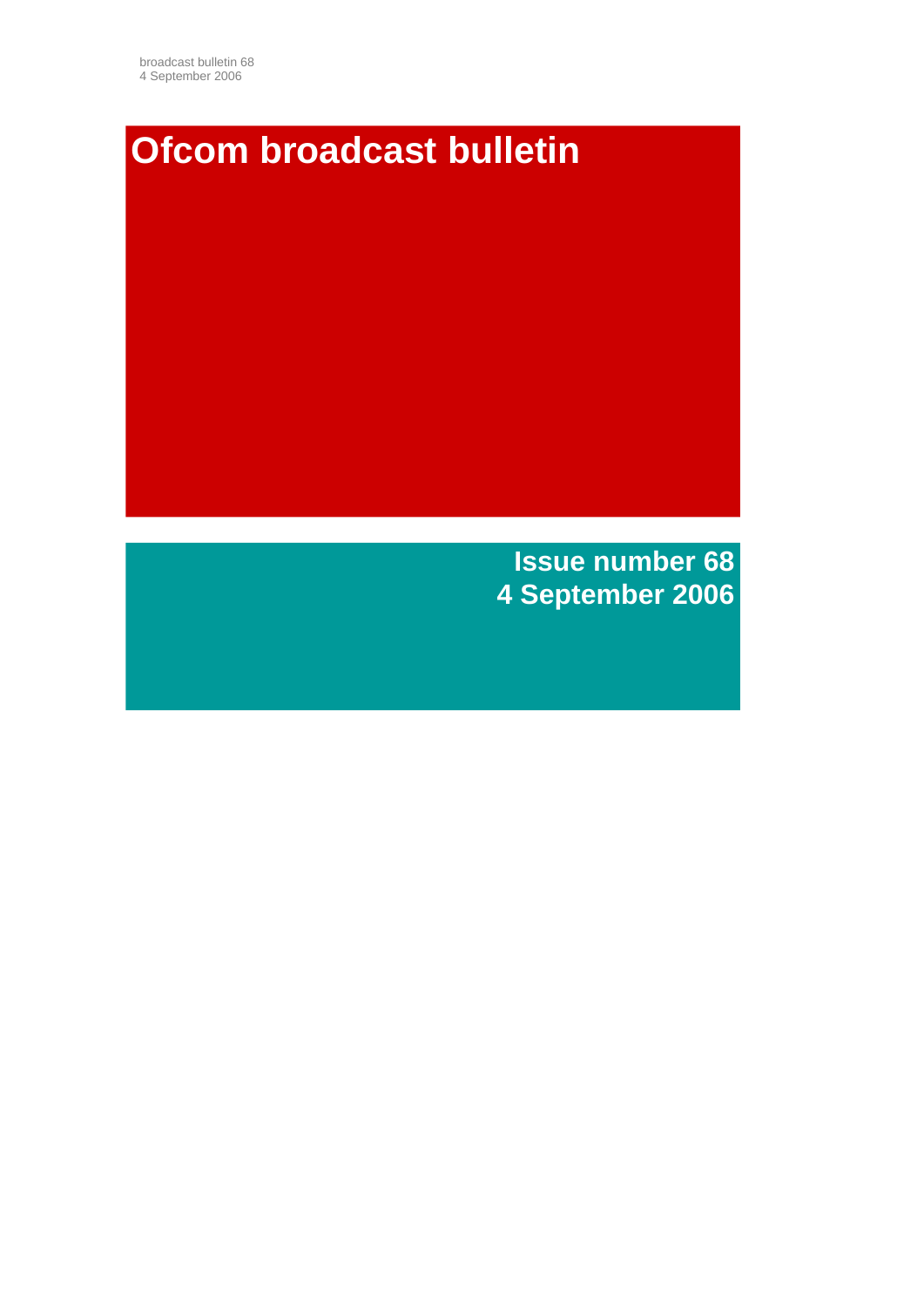## **Contents**

| Introduction                                 |    |
|----------------------------------------------|----|
| <b>Standards cases</b>                       |    |
| In Breach                                    |    |
| Resolved                                     | 14 |
| Other programmes not in breach/outside remit | 22 |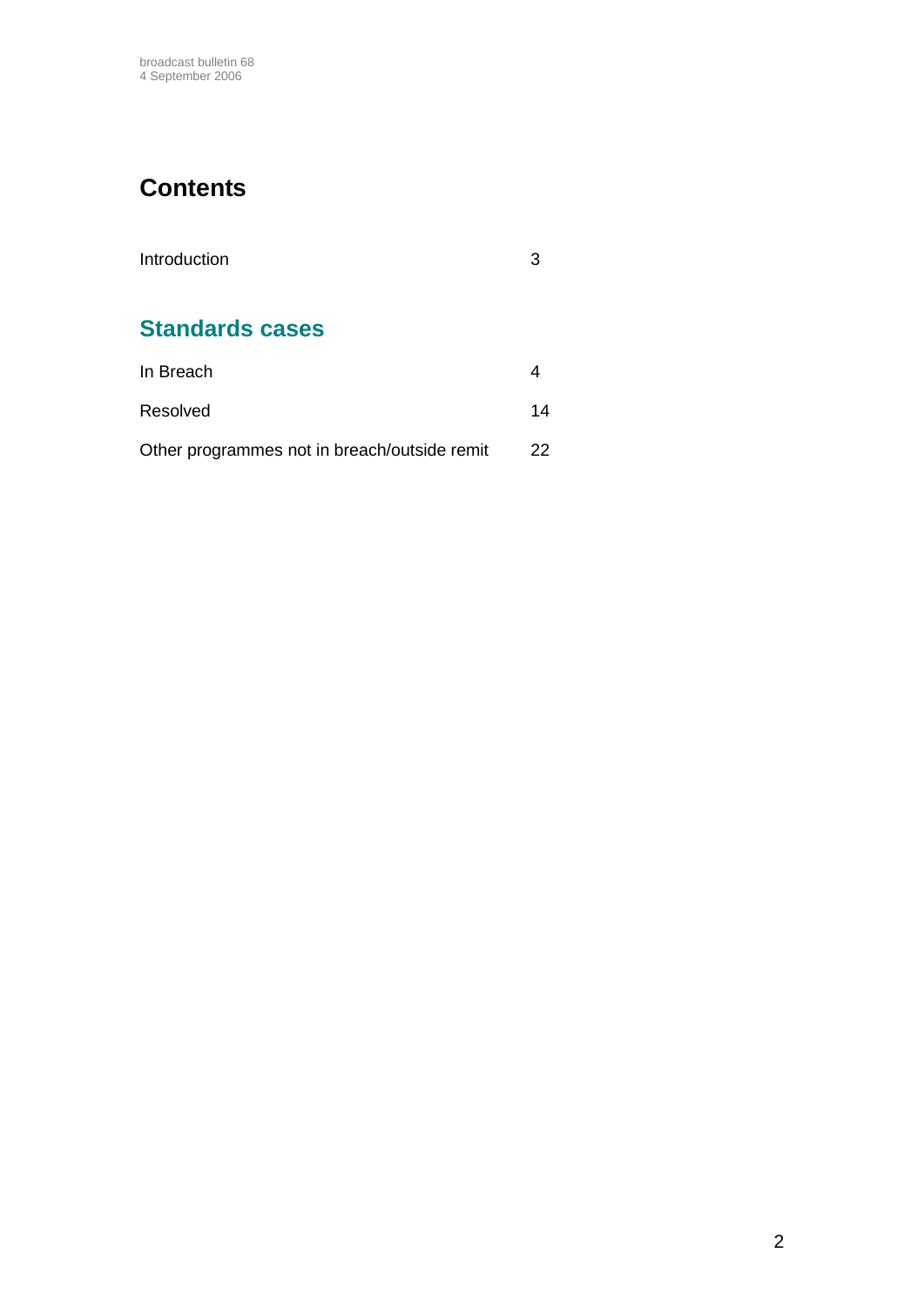## **Introduction**

Ofcom's Broadcasting Code took effect on 25 July 2005 (with the exception of Rule 10.17 which came into effect on 1 July 2005). This Code is used to assess the compliance of all programmes broadcast on or after 25 July 2005. The Broadcasting Code can be found at [http://www.ofcom.org.uk/tv/ifi/codes/bcode/.](http://www.ofcom.org.uk/tv/ifi/codes/bcode/)

The Rules on the Amount and Distribution of Advertising (RADA) apply to advertising issues within Ofcom's remit from 25 July 2005. The Rules can be found at [http://www.ofcom.org.uk/tv/ifi/codes/advertising/#content.](http://www.ofcom.org.uk/tv/ifi/codes/advertising/#content)

The Communications Act 2003 allowed for the codes of the legacy regulators to remain in force until such time as Ofcom developed its own Code. While Ofcom has now published its Broadcasting Code, the following legacy Codes apply to content broadcast before 25 July 2005.

- Advertising and Sponsorship Code (Radio Authority)
- News & Current Affairs Code and Programme Code (Radio Authority)
- Code on Standards (Broadcasting Standards Commission)
- Code on Fairness and Privacy (Broadcasting Standards Commission)
- Programme Code (Independent Television Commission)
- Programme Sponsorship Code (Independent Television Commission)
- Rules on the Amount and Distribution of Advertising

From time to time adjudications relating to advertising content may appear in the bulletin in relation to areas of advertising regulation which remain with Ofcom (including the application of statutory sanctions by Ofcom).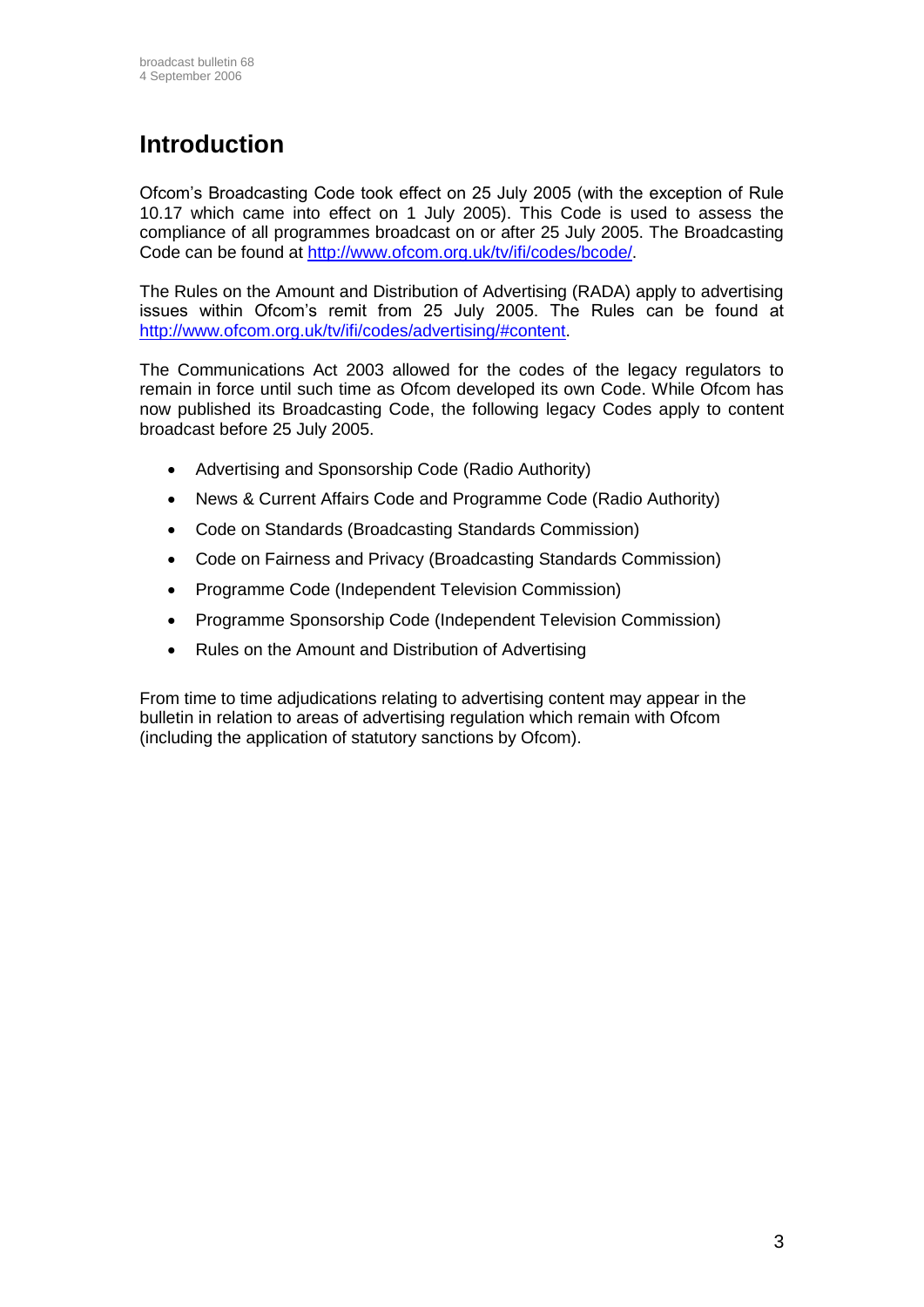## **In Breach**

### **Hutch Cup coverage and Allianz Cup coverage**

*ARY Digital, 26 January 2006 and 6 February 2006*

#### **Introduction**

Three viewers complained about "advertising" shown during ARY Digital's coverage of India vs. Pakistan cricket matches.

We viewed the coverage of both matches and noted that within the programmes there appeared to be messages crediting sponsors each time a boundary was hit or an action-replay shown. These were:

- "WOW! Yet another boundary! Courtesy: KESSER JEWELLERS BRADFORD – 01374 733851" each time a player hit a boundary
- "Action replay courtesy: UK LAND INVESTMENTS FREEHOLD LAND From £14500 in North London. First 100 callers get 25%discount. Call now 0207 969 1815" each time an action reply was shown.

These messages were shown against a blue background at the bottom of the screen during play.

In addition to the messages within the match coverage, there were credits for the programme sponsors at the start of the programmes. These included a credit for:

- the main programme sponsor, UK Land Investments, that included the claim "World leader in land investment" and
- one of the co-sponsors, United Nations Bank, that included the bank's telephone number with the text "FREE Number – Lines open 9am-9pm"

We asked for the broadcaster's comments in relation to Section 9 (Sponsorship) and Section 10 (Commercial References) of Ofcom's Broadcasting Code.

#### **Response**

ARY Digital said that cricket broadcasts generally demand a different treatment to sponsorship than any other genre or programming, including other sports. They are unusually long broadcasts (up to 8 hours in one stretch) and allow very little time for commercial breaks during the game.

In this instance, the sponsors were allowed to sponsor the action replays and boundaries to allow them some exposure during the hours of play.

ARY Digital said that the main sponsor, UK Land Investments, did not have any direct or indirect interest in the content of the programme and the credits were completely separated from advertising. The credits were included in such a way because the nature of cricket broadcasts allowed very few opportunities for sponsorship messages otherwise.

ARY Digital provided details of the average number of action replays shown, which it calculated at approximately 200 per broadcast. It did not supply details of the numbers of boundaries hit.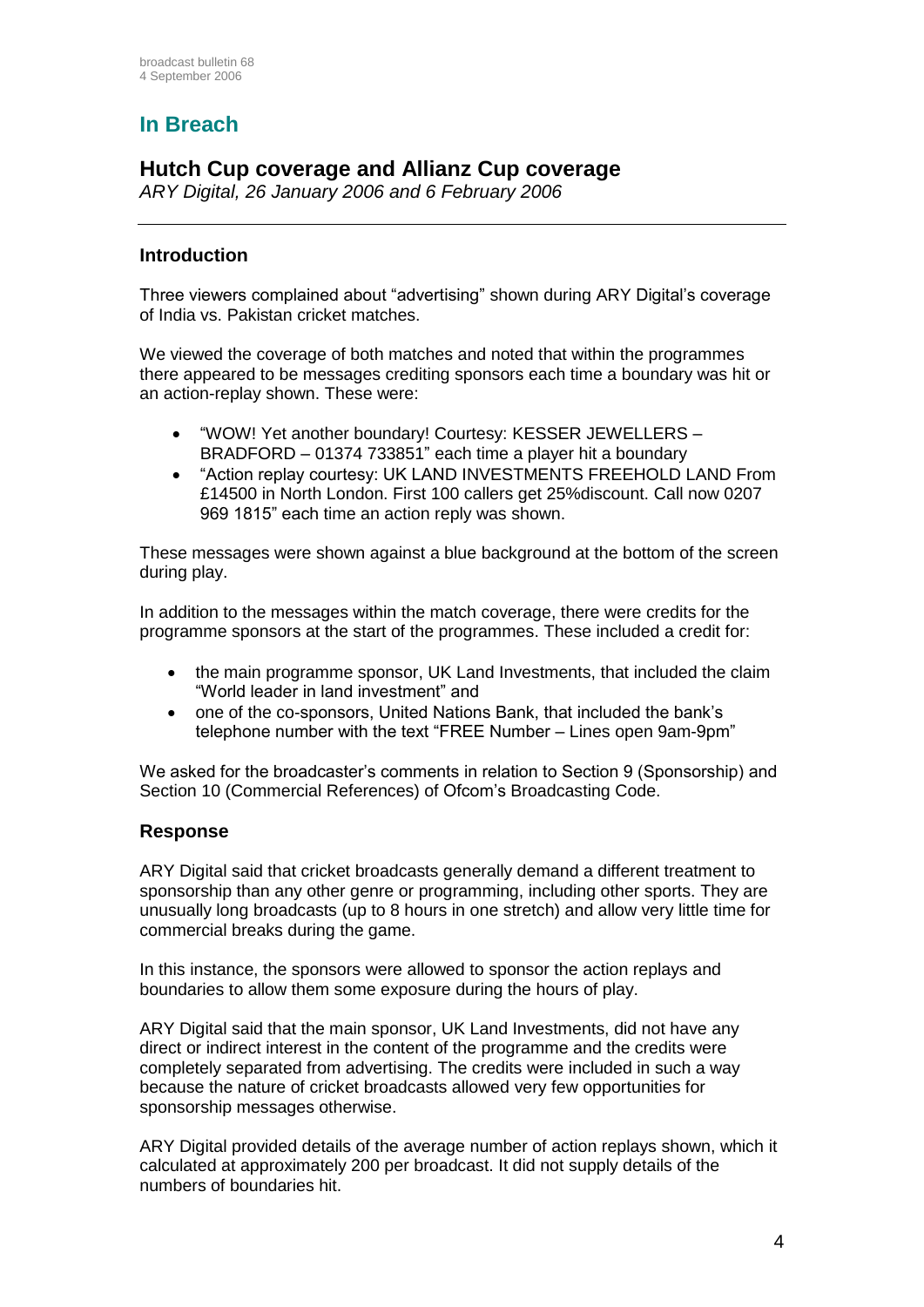#### **Decision**

Although the complainants objected to the amount of "advertising" featured within the matches, this matter raised two issues for Ofcom: the suitability of the sponsorship arrangements and the content and placing of the sponsors' credits.

Ofcom's Broadcasting Code states:

- Rule 9.14: "Sponsorship must be clearly separated from advertising. Sponsor credits must not contain advertising messages or calls to action. In particular, credits must not encourage the purchase or rental of the products or services of the sponsor or a third party."
- Rule 10.3: "Products and services must not be promoted in programmes. This rule does not apply to programme related material. (See Rule 10.6.)"
- Rule 10.4: "No undue prominence may be given in any programme to a product or service."

Note:: "Undue prominence" may result from:

- the presence of, or reference to, a product or service (including company names, brand names, logos) in a programme where there is no editorial justification; or
- the manner in which a product or service (including company names, brand names, logos) appears or is referred to in a programme.

#### Suitable sponsorship

Section 9 of the Broadcasting Code allows programmes to be sponsored (either alone or as part of a strand or series). It does not preclude the sponsorship of programme parts but does require that sponsorship arrangements are transparent and do not undermine the editorial integrity of the programme. Furthermore, credits for the sponsor must be clearly separated from both the sponsored programme and advertising.

When considering the acceptability of the sponsorship of the action replays and boundaries, we needed to take into account whether these were scheduled parts of the broadcast content and were recognisable as distinct parts of the programme.

In the case of the boundaries, these were elements of the match itself and took place independently of the broadcast. As such, they were not within the broadcaster's control and were unsuitable for broadcast sponsorship. Because the broadcaster could not control the number of boundaries hit, the number of times the sponsor was credited - and the sponsor's resulting prominence within the programme - was determined by the match and not the broadcaster. Allowing the sponsorship of the boundaries resulted in frequent mentions for the sponsor (in the form of the credits) within the programme and resulted in undue prominence for the sponsor.

In relation to the action replays, we accept that these were part of the broadcast content. However they formed an integral, and frequent, part of the continuous flow of the match coverage and were not a distinct and separate feature within the programme like, for example, a weather section. Based on the estimated figures provided by ARY Digital, actions replays were shown, and therefore sponsor credits broadcast, approximately once every two and a half minutes during the match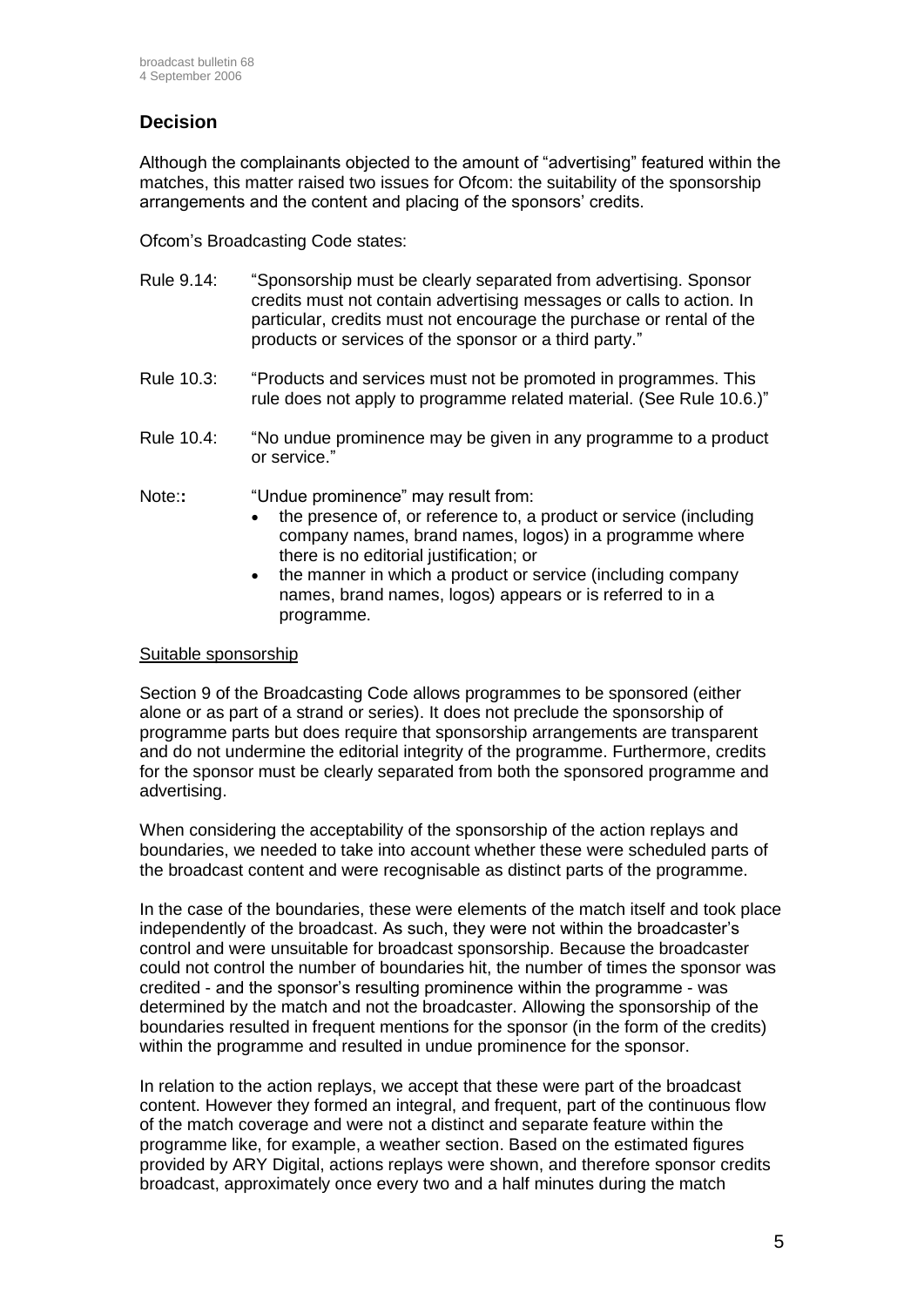coverage. This resulted in an extremely high and unjustified level of prominence for the sponsor within the programme.

These elements were in breach of Rule 10.4 of the Code.

#### Sponsor credits

The Code requires that sponsorship arrangements be identified clearly at the beginning and/or end of the programme. Sponsors can also be acknowledged at other times around the programme. Credits must be clearly separated from programmes and distinct from advertising. They should not include advertising messages or "calls to action". In particular, credits must not encourage the purchase or rental of the sponsor's products or services.

We are satisfied that the manner in which the credits were shown ensured they were appropriately separated from the editorial content of the programmes.

The UK Land Investments credits that accompanied the action replays included specific price information about the sponsor's business, a sales incentive along with a direct invitation to viewers to contact the sponsor. Such information is tantamount to advertising, unacceptable in a sponsor credit and in breach of Rules 9.14 and 10.3.

The UK Land Investments main programme sponsor credits included a claim that the sponsor is a market leader in its field. Again, we consider such a claim to be an advertising message, unacceptable in a sponsor credit and in breach of Rules 9.14 and 10.3.

While credits may contain basic contact details, the credit for United Nations Bank emphasised the fact that calls to the number stated were "FREE". We also consider this specific price information was included for promotional purposes and the credit was therefore in breach of the Code.

**Breach of 9.14 (sponsor credits), 10.3 (promotion of products and services) and 10.4 (undue prominence).**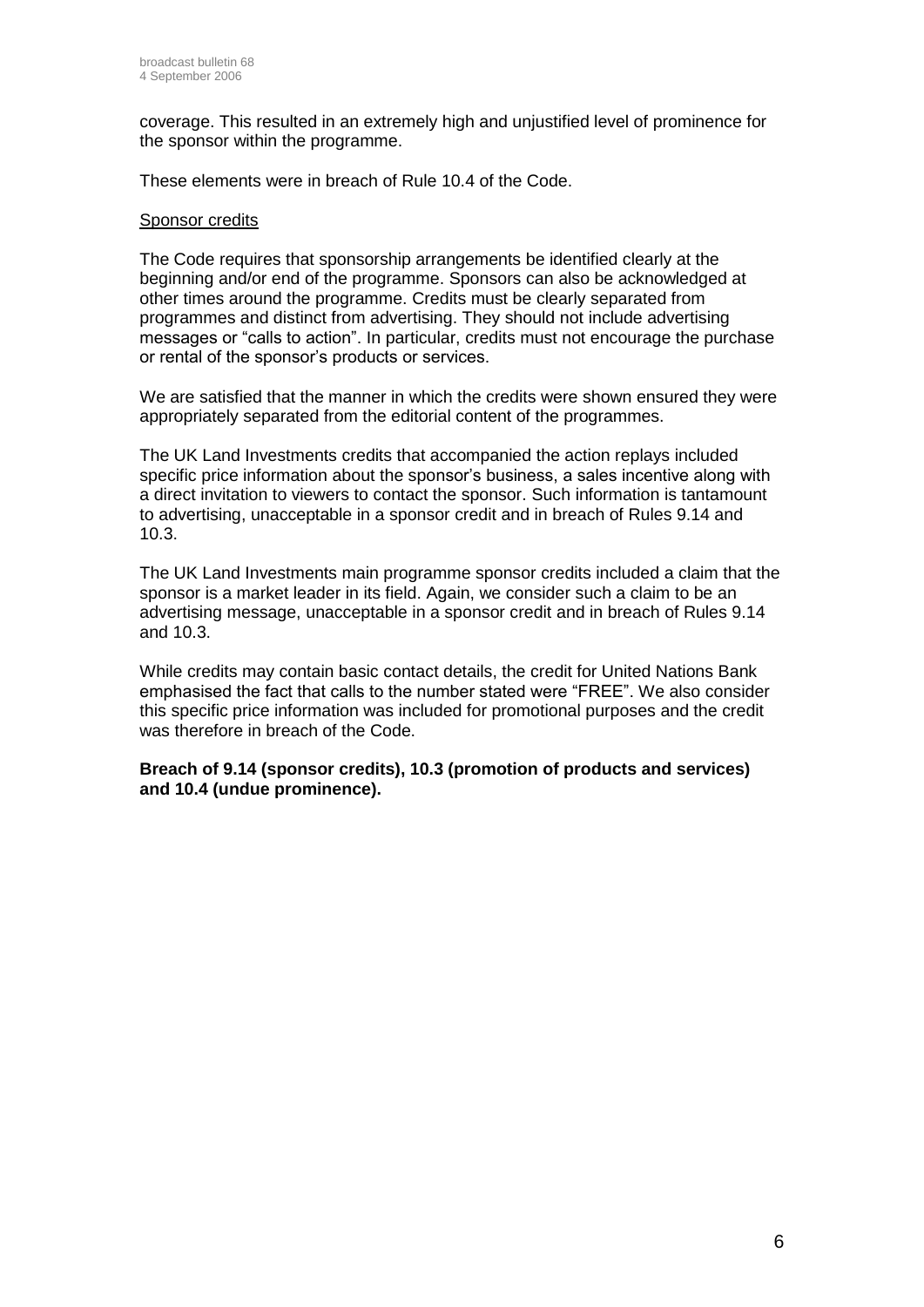### **Bid2Win**

*Quiz TV, 31 March 2006, 12:00*

#### **Introduction**

Bid2Win runs lowest unique bid auctions, in which viewers may bid via a premium rate telephone service. In a lowest unique bid auction, the audience is invited to bid for an item. The person with the lowest bid price not already suggested by any other bidder may then purchase the item.

In an auction for a *Desperate Housewives Dirty Laundry Game* (or a cash alternative of £40) ("the auction"), a viewer believed that the age restriction in operation (18 years and over) was unclear and that the presenter's comment: "…Get a bit of alcohol in the mix and you can have a fantastic night with this game", breached the CAP(B) Television Advertising Standards Code. The complainant also claimed that the presenter had misled viewers towards the end of the auction by announcing that bids between 1p and 10p were no longer unique, as the 'winner' (with the lowest unique bid) actually obtained the item for 4p.

In addition to the complaint, we were concerned that the terms and conditions on the programme's website, stated that "payment of the Bid value and the postage and packing charges" were required prior to the dispatch of auctioned items. *Bid2Win*  therefore appeared to contain a series of genuine auctions, rather than auctionbased prize competitions, as callers bid, although in a competitive manner, to secure the purchase of a product. The goods were therefore for sale, not prizes.

Under the terms of its Ofcom licence, Quiz TV is permitted to broadcast up to three hours of teleshopping (i.e. direct sale advertising) each day. We sought the broadcaster's clarification about whether it had intended *Bid2Win* to be teleshopping or editorial output. Quiz TV confirmed that the broadcast was editorial output, describing the auction as "a skill-based prize competition."

The programme and the complaint were therefore considered by Ofcom, under the Ofcom Broadcasting Code, which is concerned with editorial content. We were concerned about:

- the possibility that the broadcaster had not maintained its independence of editorial control over programme content;
- the possible lack of separation between the advertising and programme elements of the service;
- the apparent promotion of a product in the programme;
- the apparent undue prominence given to that product in the programme; and
- the possibility that product placement had taken place in the programme.

We sought the broadcaster's comments on these matters.

#### **Response**

Quiz TV confirmed that it had no commercial partnership with the manufacturers or suppliers of the goods it chose "to give as prizes." It added that the broadcast was "not devoted to the benefits of the product, although these [were] talked up in the same way that any prize is promoted to competition participants."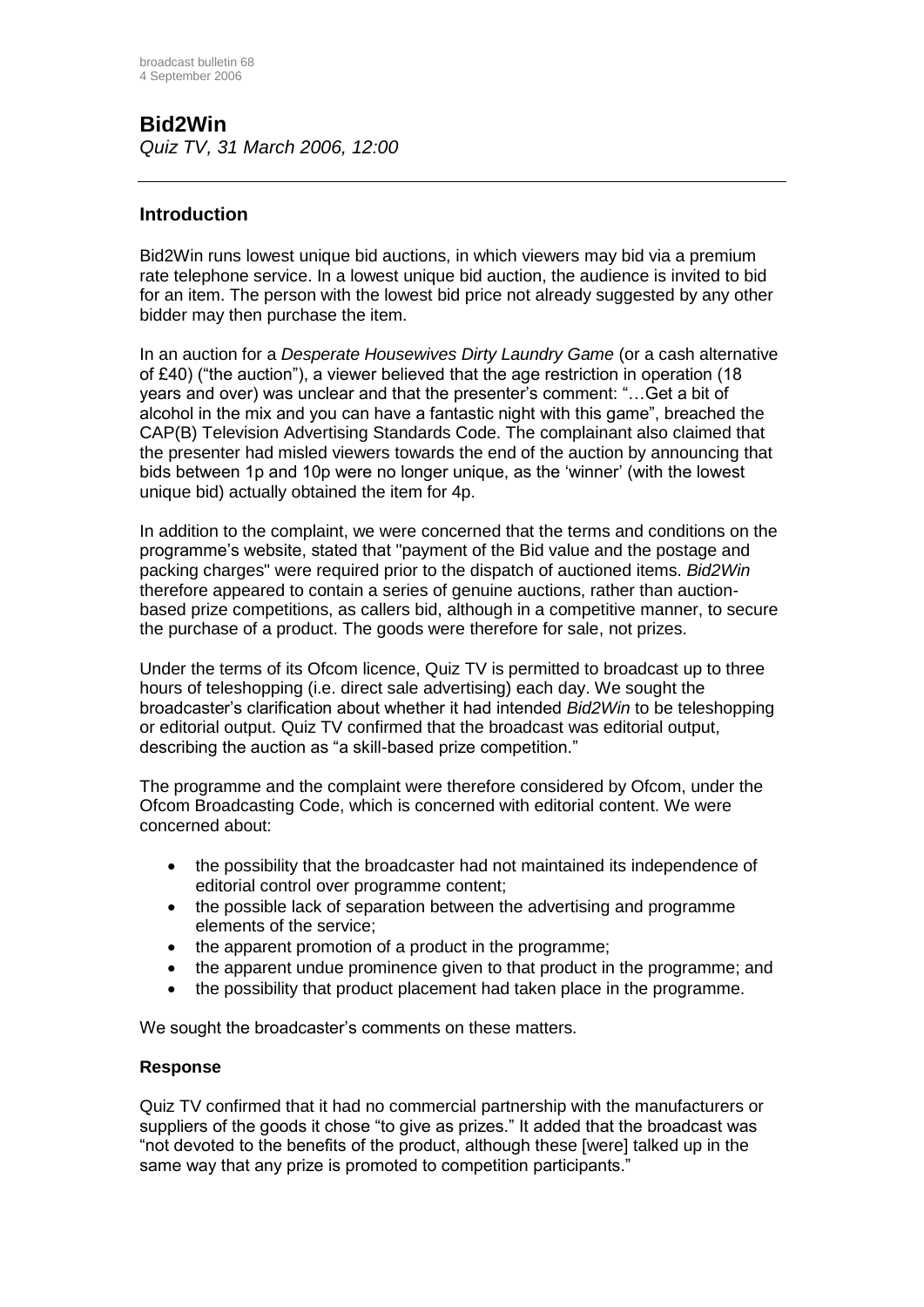The broadcaster said that most of the broadcast was "devoted to the ongoing operation of the prize competition mechanic" and confirmed that unsuccessful participants paid only the price of the premium rate call for their entry.

#### **Decision**

A competition with a lowest unique bid auction mechanic may be legitimate editorial output, when the winner does not ultimately buy a product or service. Rule 10.3 of the Broadcasting Code states:

"Products and services must not be promoted in programmes…".

In order to comply with this Rule, such a competition must not try to sell a product but try to find a winner. However, in this case, the auction sold a product to the lowest unique bidder. The presenter, who referred to himself as the "auctioneer", stressed the programme's provision of "top notch brands for rock bottom prices" and the successful participant (i.e. the purchaser) had to pay both the bid price (albeit only 4p) and a postage and packing charge of £6.95. The broadcast therefore breached Rule 10.3 of the Broadcasting Code.

Rule 10.2 of the Broadcasting Code states:

"Broadcasters must ensure that the advertising and programme elements of a service are kept separate."

Generally, information about a postage and packing charge should not feature as part of editorial output, as it is associated with a purchase. In this case, information about post and packing charges was screened regularly throughout the auction. We therefore believe the output confused programming and advertising, in breach of Rule 10.2 of the Broadcasting Code.

We welcome Quiz TV's assurance concerning the independence of its choice of "prizes" (i.e. goods for auction). As there was no commercial involvement in this process, product placement did not appear to have occurred in the auction.

However, Rule 10.4 of the Broadcasting Code states:

"No undue prominence may be given in any programme to a product or service."

We acknowledge that, as the *Desperate Housewives Dirty Laundry Game* was the first item for sale in the programme, this section of the output featured substantial details of the way the auction worked. While the auctioneer also regularly updated viewers on the auction's current state of play, the emphasis he placed on the board game itself was considerable, including details of how it was played, the question cards, the actors in the associated television programme and the possibility of the game becoming a collector's item, due to its "hard wearing metal case."

This went beyond the level of detail normally required for a potential competition participant to make an informed decision on whether to enter. The output was intended to be "a skill-based prize competition." The emphasis placed on the *Desperate Housewives Dirty Laundry Game* was therefore unduly prominent, in breach of Rule 10.4 of the Broadcasting Code.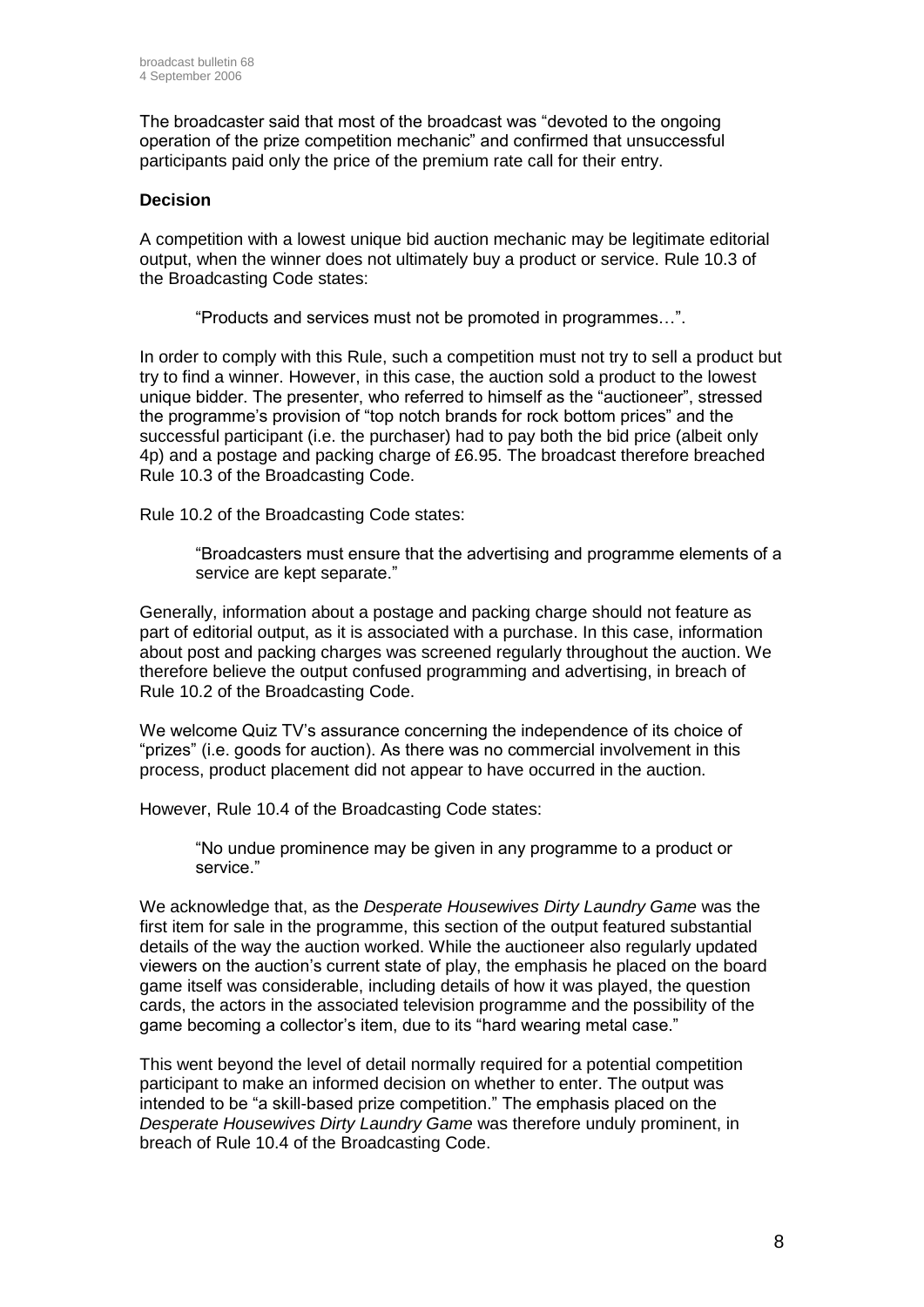The complainant was also concerned about how the auction was run. Rule 2.11 of the Broadcasting Code requires that:

"Competitions should be conducted fairly, prizes should be described accurately and rules should be clear and appropriately made known."

For a competition to be run fairly, we would normally expect any age restriction to feature regularly throughout a competition. In this case the auction was broadcast at midday during term time, the product for sale was specifically for adults and unlikely to be of interest to minors and, to participate, viewers had to register or obtain temporary guest status. The auctioneer also mentioned the 'adults only' restriction twice during the auction, which lasted only ten minutes. Having considered these factors, we do not believe the absence of regular age restriction messages breached Rule 2.11.

Towards the end of the auction, the auctioneer said: "Do not bid between 5 and 10p. 5 to 10p are no longer unique. 1p, 2p, 3p, 4p; up to 10p have been taken. Do not bid 5 to 10p." Although the penultimate sentence could have been clearer, we believe the overall message was clear and therefore fair – viewers should not bid between 5p and 10p, inclusive.

Section One of the Broadcasting Code concerns protection of the Under-Eighteens. In that Section, Rule 1.10 requires that the misuse of alcohol, "…must generally be avoided and in any case must not be condoned, encouraged or glamorised…". The auctioneer's comments did not concern the misuse of alcohol. His suggestion, "…Get a bit of alcohol in the mix and you can have a fantastic night with this game", was made in passing, while informing viewers that the product was only suitable for adults and explaining that the game involved players revealing each other's 'dirty laundry'. This comment did not breach Rule 1.10 of the Code.

**Breach of Rules 10.2, 10.3 and 10.4**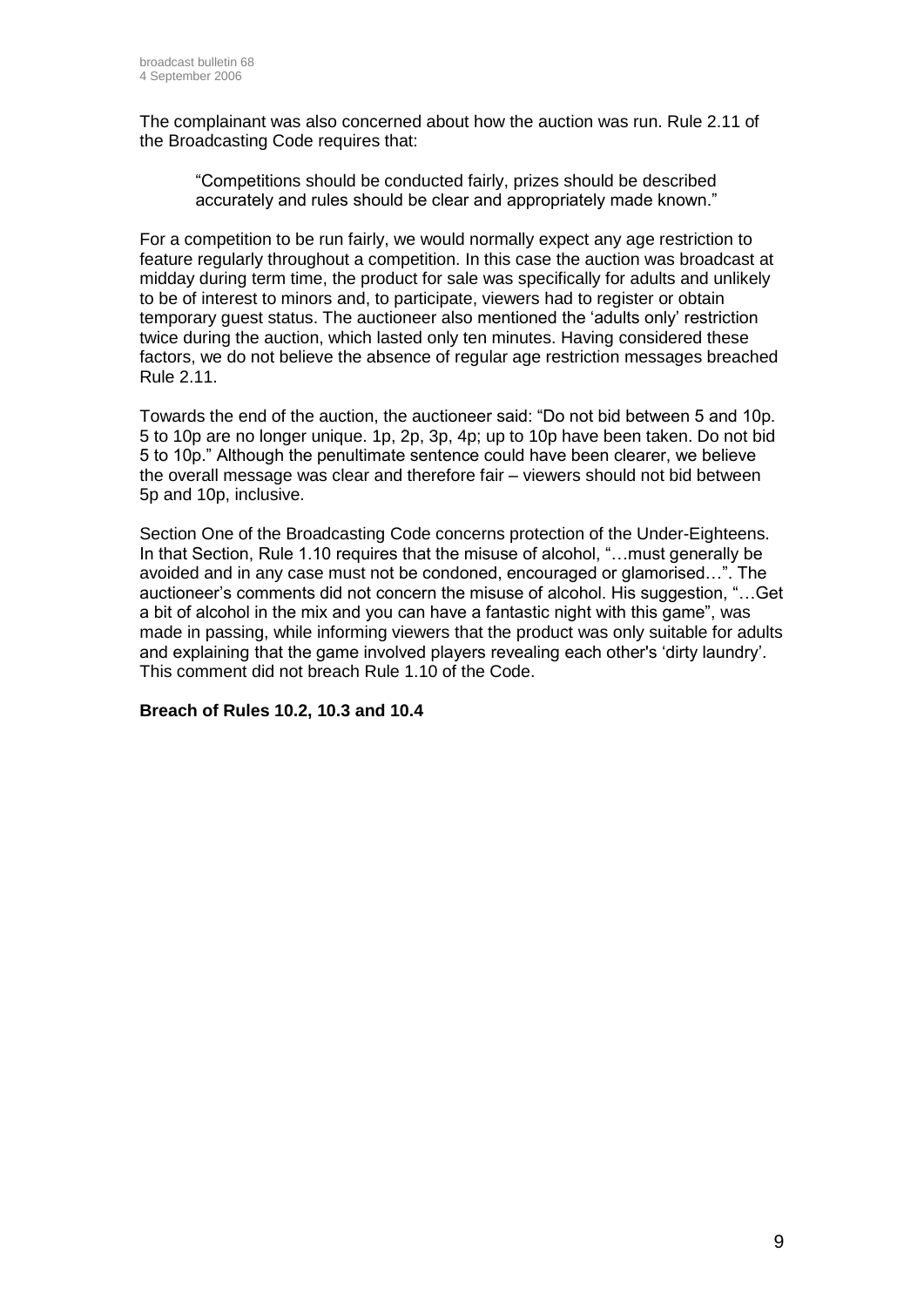#### **News**

*ITV1, BBC, Sky News and GMTV, Various times, 23 June 2006* 

**Trail for ITV News** *ITV 1, 25 May 2006, 22:15*

#### **Introduction**

**News Bulletins:** Six viewers complained about the use in various television news bulletins of CCTV images depicting an unprovoked knife attack on two students. The assault caused the death of one of the victims, Daniel Pollen, and the serious injury of the other.

**Trail:** Four viewers complained about the use of images from the beginning of the attack in a trail for an ITV News bulletin. The trail was transmitted at 22:15 during an advertising break within a *Soccer Aid* charity programme, presented by Ant and Dec. The viewers said the images were too disturbing to be shown, without warning, within the context of a break in a light entertainment programme.

#### **Response**

**News Bulletins:** ITV responded to a specific complaint about use of the images in the ITV News at 12:30.

The broadcaster pointed out that the pictures formed a central part of a murder case which had ended that day with the sentencing of the attackers. The CCTV images had already been shown on a number of channels, and had generated considerable public interest. The issue of knife crime was high on the public agenda at the time.

Additionally, both the police and the families of the two victims had made it clear that they wanted the images to be shown to illustrate the inherent danger of young men carrying knives.

The available footage had been carefully edited to ensure that the actual fatal blow delivered to the murder victim was not shown.

However, ITV accepted that greater caution should have been exercised in the use of the images, and that violence of this nature can rarely be justified before the watershed. In any event, a clear warning about the content should have been given in the introduction.

As a result, ITV News has introduced a policy making it clear that violent scenes should not be shown in future before the watershed, without the express permission of the editorial management. Additionally, a seminar has been organised for all programme editors to reinforce editorial guidelines.

The BBC responded to a complaint about use of the images in a bulletin transmitted at 18:00. As with ITV, the BBC also stressed the public interest justification in showing the nature of such a violent crime, and pointed to the support of the victims' families.

Additionally, the BBC pointed out that the images had been placed in a proper context with a clear introduction which warned viewers of the "appalling" and "chilling"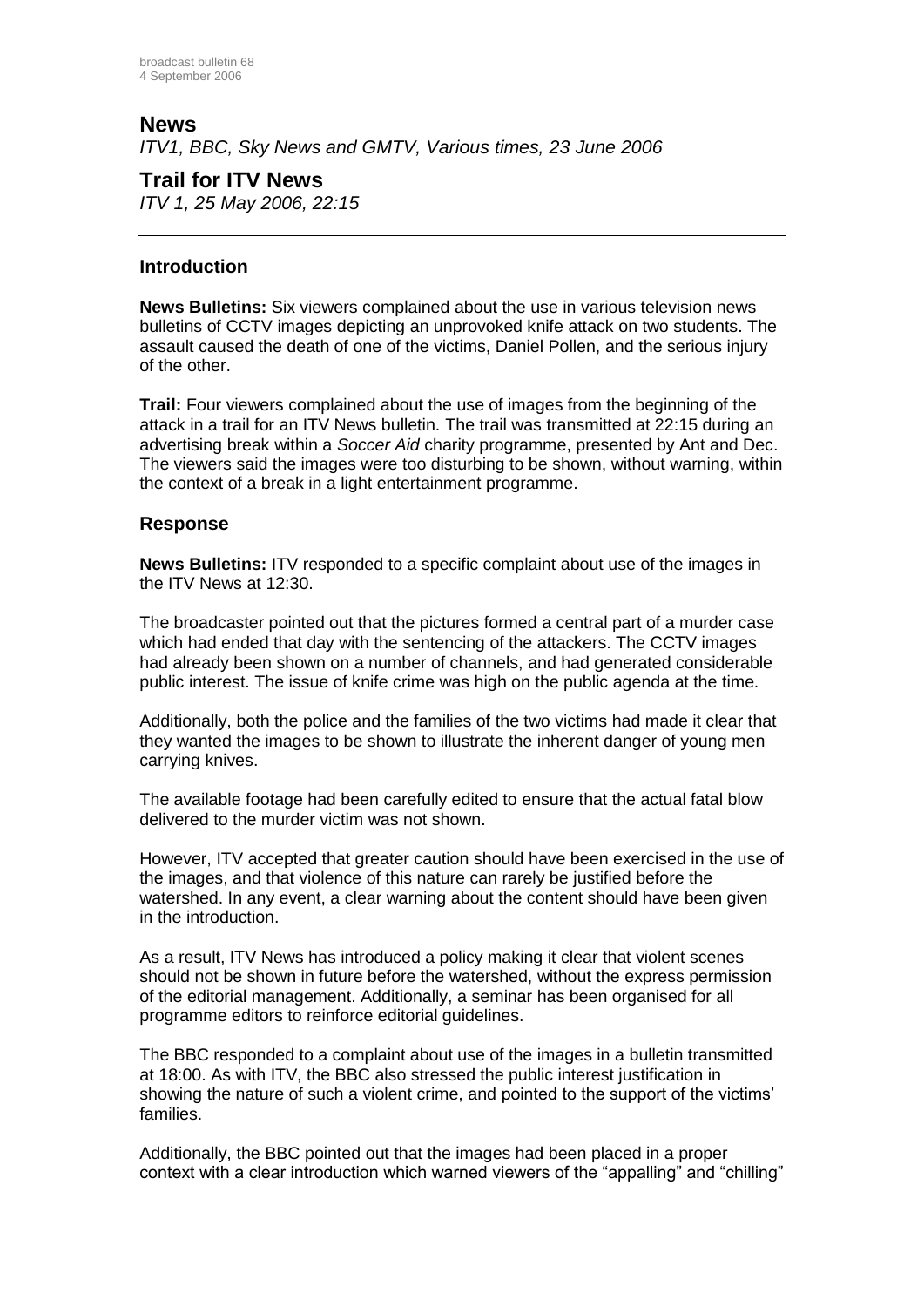nature of pictures to come. Finally, it pointed out that the images were not run in their entirety, but "frozen" some time before the fatal blow to the murder victim.

Sky News responded to a specific complaint that the images had been run in a news bulletin at 16:00 without any warning to viewers about the content. The channel accepted that this was the case, but said it was a mistake which occurred in the 16:00 bulletin alone. All the other bulletins carried by Sky News that day carried a clear and specific warning.

Sky, too, said that showing the images was in the public interest in the light of growing concern about "knife culture"; and that the release of the images had been supported by the families and the police. The broadcaster acknowledged that this did not absolve the journalists from deciding the suitability for themselves, but suggested that viewers could better understand the use of the images in those circumstances.

Finally, Sky pointed out that the actual murderous blow cannot be seen on the released images. Instead, Daniel Pollen is seen backing away from his attacker and is out of frame when the knife strikes. This fact is made clear in the commentary.

GMTV defended the use of the images within a regional news bulletin 'opt out' for the London area. It pointed out that only a very small proportion of its viewers are children, and that its output is designated as 'news'. However, it accepted that it was wrong for the pictures to have been transmitted without a clear warning to viewers.

The actual stabbing of the murder victim was not shown and – within the context of coverage of the court case – it considered that the use of the images was appropriate. However, the broadcaster accepted that – with hindsight – they 'needed different treatment', given the breakfast time transmission.

GMTV has reminded all the suppliers of its regional bulletins (including ITN, who supplied this bulletin) that footage should be carefully vetted in future, and suitable warnings inserted where appropriate. As with ITV News, new guidelines have been issued to the particular programme editors.

**Trail:** The sequence of images selected for the ITV News trail at 22:15 featured a punch to one of the victims, and *not* the fatal stabbing that led to the murder. In fact, more disturbing images were specifically rejected for use in the trail.

However, ITV regretted that the accompanying script had not made it clear that the images shown in the trail were not of the murder itself. It also accepted the concerns of the complainants about the juxtaposition of the trail with the *Soccer Aid* charity programme.

ITV stated that, with hindsight, the trail should either have carried a warning about the nature of the images or  $-$  given the time constraint  $-$  a less violent image should have been selected. As a result of these complaints, new guidelines had been issued to programme teams reminding them of the care required in selecting images for trails.

#### **Decision**

**News Bulletins:** The images depicting the attack on Daniel Pollen and his friend were particularly graphic and disturbing. The two students are seen quite clearly waiting innocently for a taxi outside a shopping centre. They are then viciously assaulted by three men with fists and knives in an obviously unprovoked attack.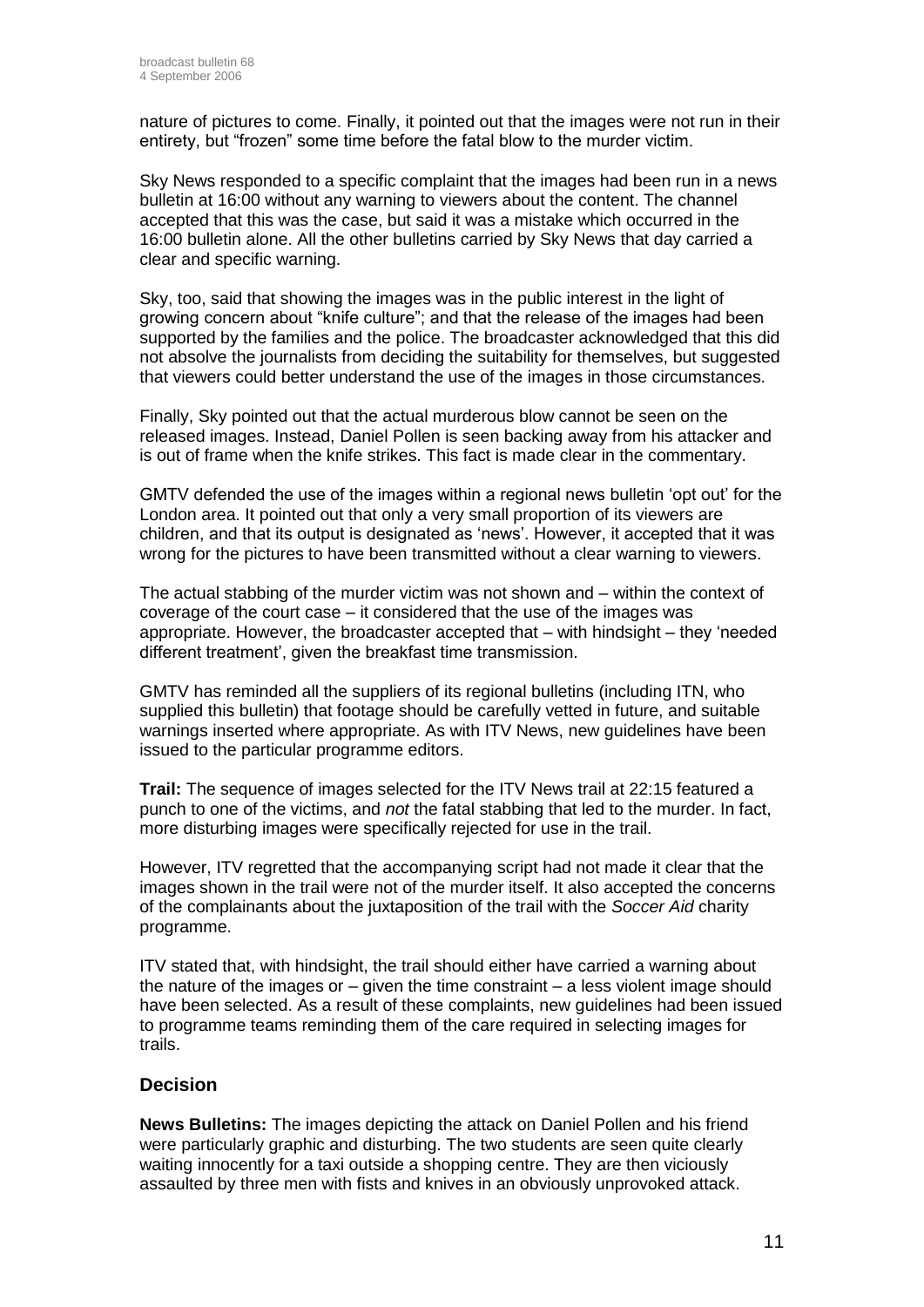The original court case had ended a month earlier, in May, and the CCTV images had been released at that time to press and broadcasters. They were run in late evening bulletins on at least two channels, and two complaints were received by Ofcom about the graphic nature of the footage. At the time, Ofcom did not uphold the complaints because the images had been presented well after the watershed; in a proper news context; and with appropriate warnings to viewers.

These further complaints relate to the re-use of the images some four weeks later, on the day that the victim's murderer was jailed for life. It is clear that the further use of the pictures was supported by both the parents of the victims and by the police and public prosecutors.

Nevertheless, it is important that broadcasters exercise their own judgement on whether material is suitable for transmission and – if so – how it should be handled. We note that the further uses of these images were in bulletins transmitted before the 21:00 watershed, and that special care is required when handling particularly violent material.

Broadcasting images of a death within any factual television programme requires a very cautious approach – not least considerations of the time of broadcast – as well as clear editorial justification. However, it is important to note that the CCTV pictures – even where shown in full - did not capture either the fatal blow to the murder victim (which occurred out of frame) or the moment of his death, which happened some time later.

In the exceptional circumstances of this case, we accept that there may be a public interest justification in showing these images in some form, even before the watershed. However, such extreme material must be handled in an appropriate manner.

Each complaint has been considered separately on its own individual merits.

ITV's use of the images within a lunchtime news bulletin raised few issues regarding the potential exposure to children. This transmission was on a weekday within normal school hours, and it is unlikely that significant numbers of children would have been watching.

Even so, viewers should have been given a clear warning about the nature of the images about to be shown, and we welcome ITV's acknowledgement of this point. We also welcome the assurances that tighter editorial control has been introduced over the use of violent images in pre-watershed news bulletins. For these reasons we have concluded that the complaint is resolved.

The BBC's use of the pictures occurred in an early evening news bulletin. On this occasion, the context was clearly established; an indication of the nature of the images was conveyed to the audience; and the pictures were "frozen" before any of the stabbing incidents were seen. For these reasons, the complaint is not upheld.

Sky News is a dedicated news channel with a very small child audience. The CCTV images of the assault were used in a properly established context and not in a gratuitous way, such as in headline sequences or trailers. We accept that clear warnings were given to viewers before all transmissions, except the bulletin at 16:00.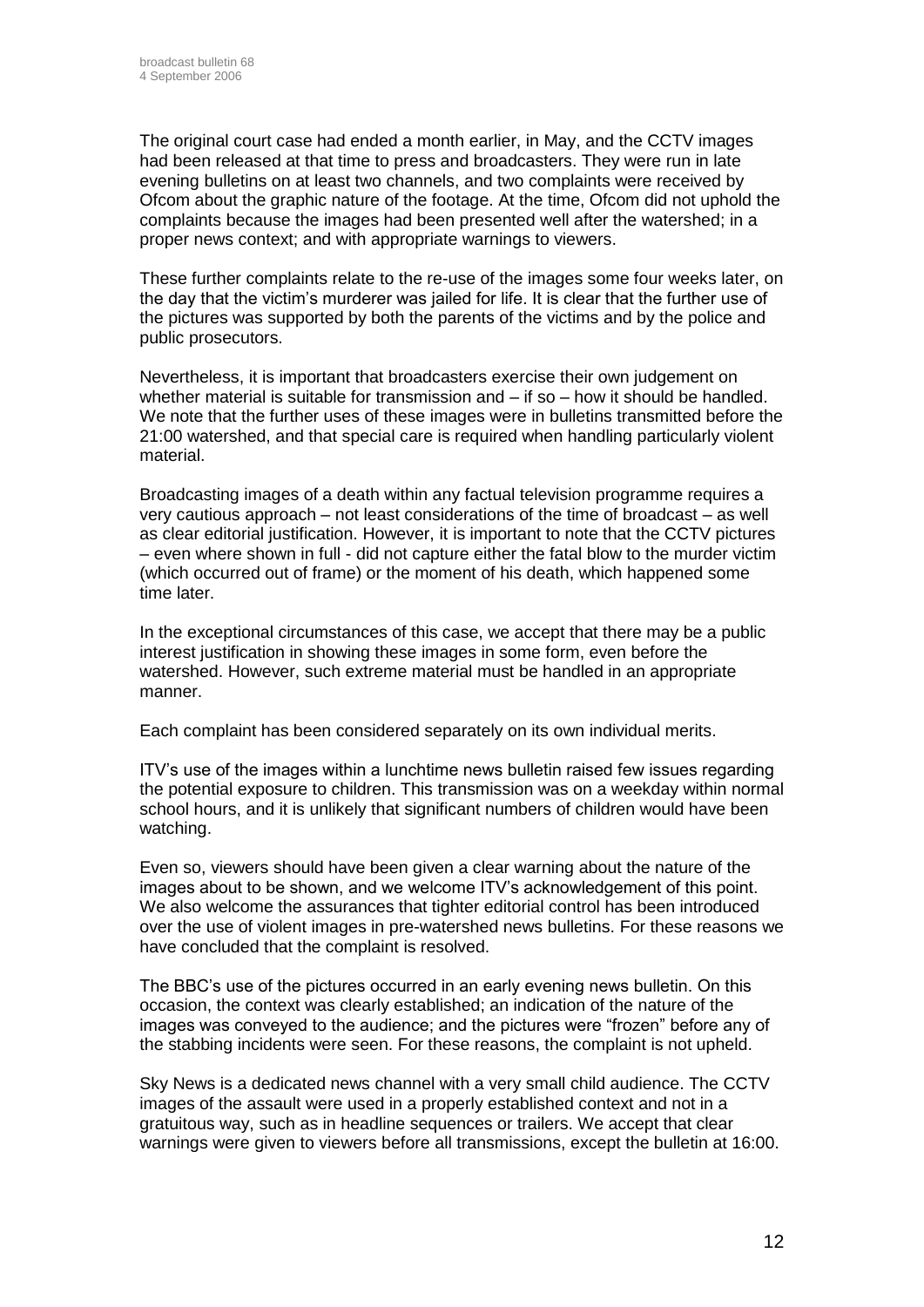The failure to transmit a warning at 16:00 was unfortunate, but we welcome Sky News' acknowledgement of the error. For this reason, the complaint is resolved.

GMTV's use of the images within a breakfast time programme raise particular issues, given the potential for children to catch sight of the images, even if they are not specifically viewing the programme. Even so, we accept that this was a news bulletin, and that some parts of the footage could be run – if handled with care.

Unlike the other reports, the item ran *before* the sentencing of the victim's murderer scheduled for later that day - and harked back to the previous court case.

Unfortunately, the short nature of GMTV's 'opted out' regional bulletin did not allow time for a proper context to be established. The violent CCTV images of the attack were already being seen on screen by the time the newsreader completed an introductory sentence ("the random knife attack which cost Daniel Pollen's life was captured on CCTV"). The problem was compounded because the tone of the introduction did not convey any sense of warning about the shocking images being shown.

Further, there was no attempt to explain to viewers precisely what was being shown. The wording itself left the *impression* that viewers were watching the actual murder of the victim when, in fact, the images ended just before the fatal blow. This casual use of exceptionally violent material added to the potential for causing offence to viewers.

We welcome GMTV's assurance that lessons have been learned, and that procedures have been changed. Nevertheless, the particular handling of this story, within the regional news opt-out, was especially inappropriate and unsuitable and therefore in breach of Ofcom's Broadcasting Code.

**Trail:** Although the images selected for the trail were not of the actual fatal stabbing, the accompanying script may well have left the impression it was ("Coming up – knife crime Britain. Shocking pictures of the mindless murder that was caught on camera").

Viewers watching the *Soccer Aid* charity programme would have been unprepared for such a violent interlude. There was no time for a proper context to be established, and there was no information transmitted prior to the images being broadcast.

Nevertheless, it is clear from ITV's response that the complaints have been considered seriously. We welcome the acknowledgement that greater care should have been taken, and that new guidelines have now been issued. In view of this, and the fact that, as the trail was shown at 22:15 it was not likely to be seen by children, we consider the matter resolved.

**GMTV News – Breach of 2.3 ITV News, Sky News, Trail for ITV News - Resolved BBC News – Not in Breach**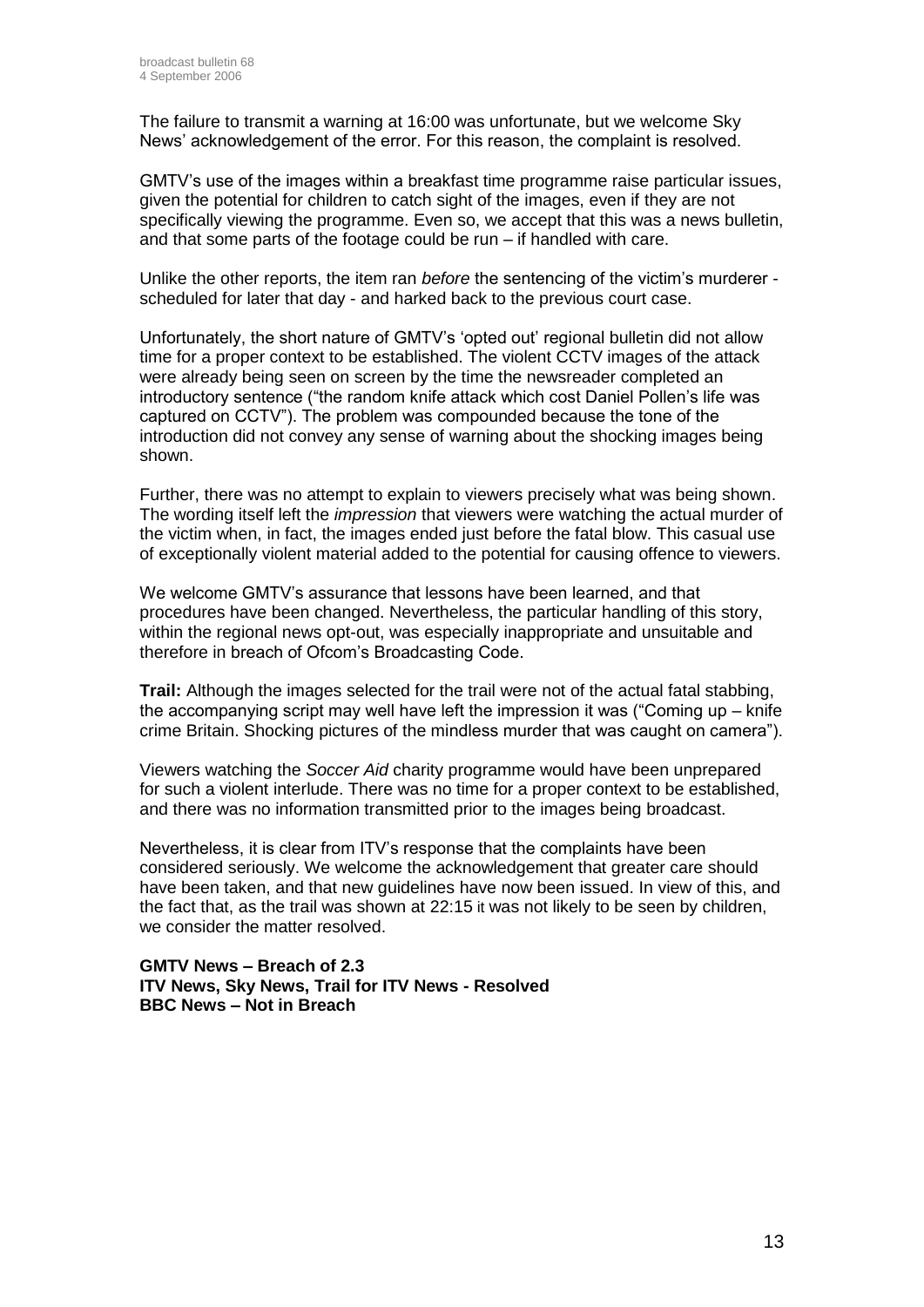## **Resolved**

## **You've Been Framed**

*ITV 1, 17 May 2006, 17:30*

#### **Introduction**

We received a complaint about a clip in this programme in which a woman (who the complainant mistook for a child) was shown hiding inside a fridge waiting to surprise a man who came to open the fridge.

The complainant was concerned about the risk of emulation.

Rule 1.13 of the Ofcom Broadcasting Code states:

"Dangerous behaviour, or the portrayal of dangerous behaviour, that is likely to be easily imitable by children in a manner that is harmful:

…must not be broadcast before the watershed … unless there is editorial iustification."

#### **Response**

ITV noted that it was a woman who stepped out of the fridge, not a child. It said that the clip involved a large fridge and the action could not easily be imitated using a standard domestic UK fridge.

The production team had been reminded that such clips should generally be avoided because of the known danger of children climbing into fridges abandoned on rubbish tips. Whilst ITV considered that this particular clip was not problematic, it said that, in view of the complaint, it would not repeat the clip.

#### **Decision**

Although we accept that the clip showed a woman, rather than a child hiding in the fridge, playing in fridges does present a real danger of suffocation. We are therefore pleased to note that ITV will not show this clip again. We consider the matter resolved.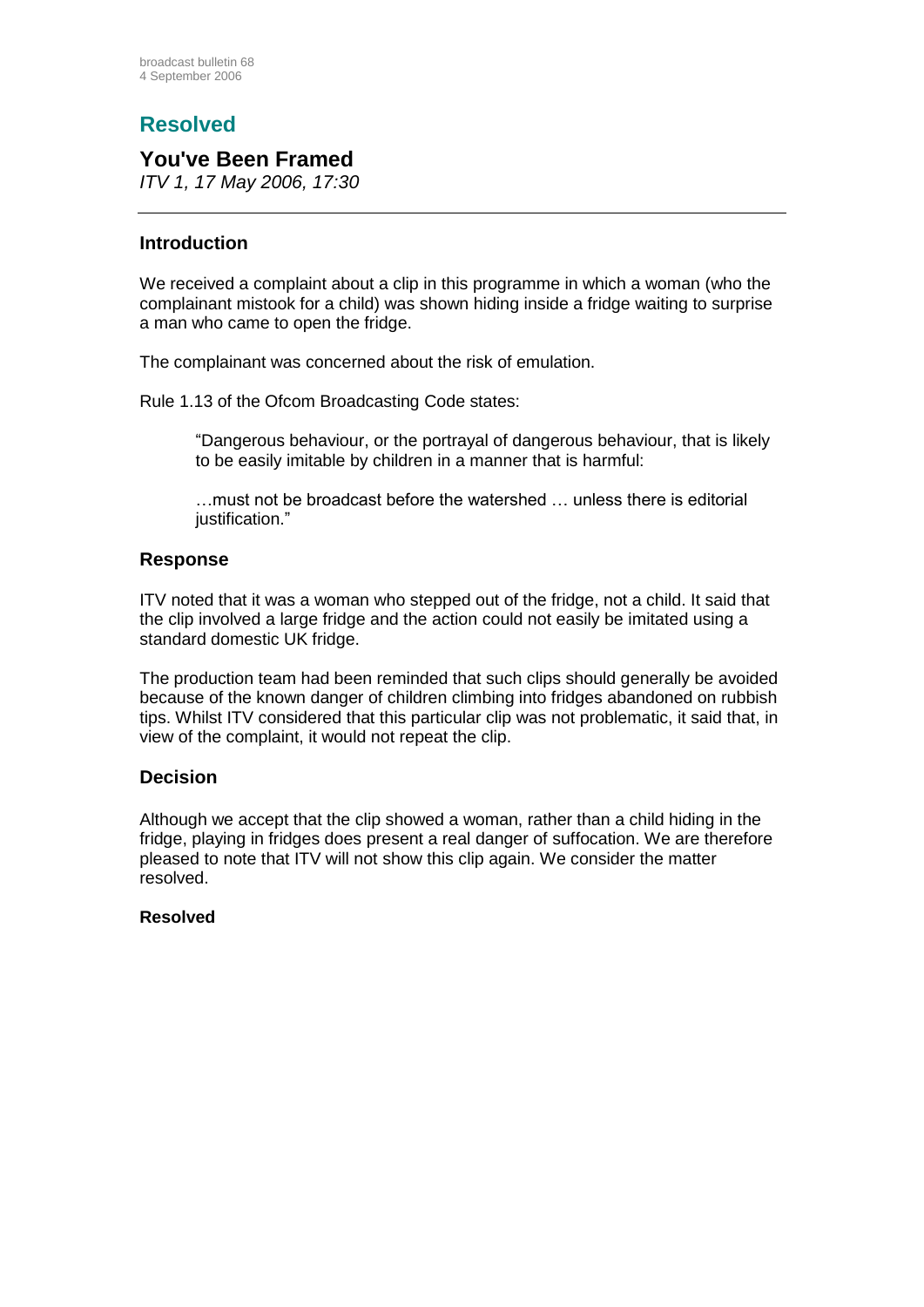#### **'Smile': Lily Allen video**

*Smash Hits!, 24 June 2006, 13:00 The Hits, 7 July 2006, 15:50 The Box, 19 July 2006, 08:14*

#### **Introduction**

Three viewers were concerned by the behaviour shown in this music video, which they felt was unsuitable for broadcast when many children would be available to watch television.

The video tells the story of a woman who takes revenge on her ex-boyfriend for sleeping with another woman.

Complainants particularly mentioned three scenes:

- an assault on the ex-boyfriend;
- laxatives mixed in with his cup of coffee; and
- damage done to his flat and property.

Rule 2.4 of the Ofcom Broadcasting Code states:

"Programmes must not include material which condones or glamorises violent, dangerous or seriously antisocial behaviour and is likely to encourage others to copy such behaviour."

We also noted that, although a partial edit had been made, it did not appear to be adequate to prevent viewers understanding the lyric "fucking the girl next door".

#### **Response**

Emap, the broadcaster responsible for these channels, explained that it was aware that younger viewers were attracted to these music stations and that these incidents could be construed as acts of anti-social and perhaps dangerous behaviour.

However, when considering this video for broadcast, the following points were taken into account:

- the context was broadly a light-hearted bitter-sweet love and revenge story;
- the revenge was no stronger than might be found in children's comedy movies or a gritty tea-time drama series;
- the incidents were all given only fleeting screen time and were in no way graphic in their portrayal.

The broadcaster accepted that the swearing could have been better obscured and had taken steps to ensure the masking was more effective.

Although Emap believed that the context of the video made it suitable to be shown during the day, it immediately withdrew it from the afternoon schedule on Smash Hits, the channel skewed towards younger viewers. It had also issued new guidance to its music editors regarding 'bleeping'.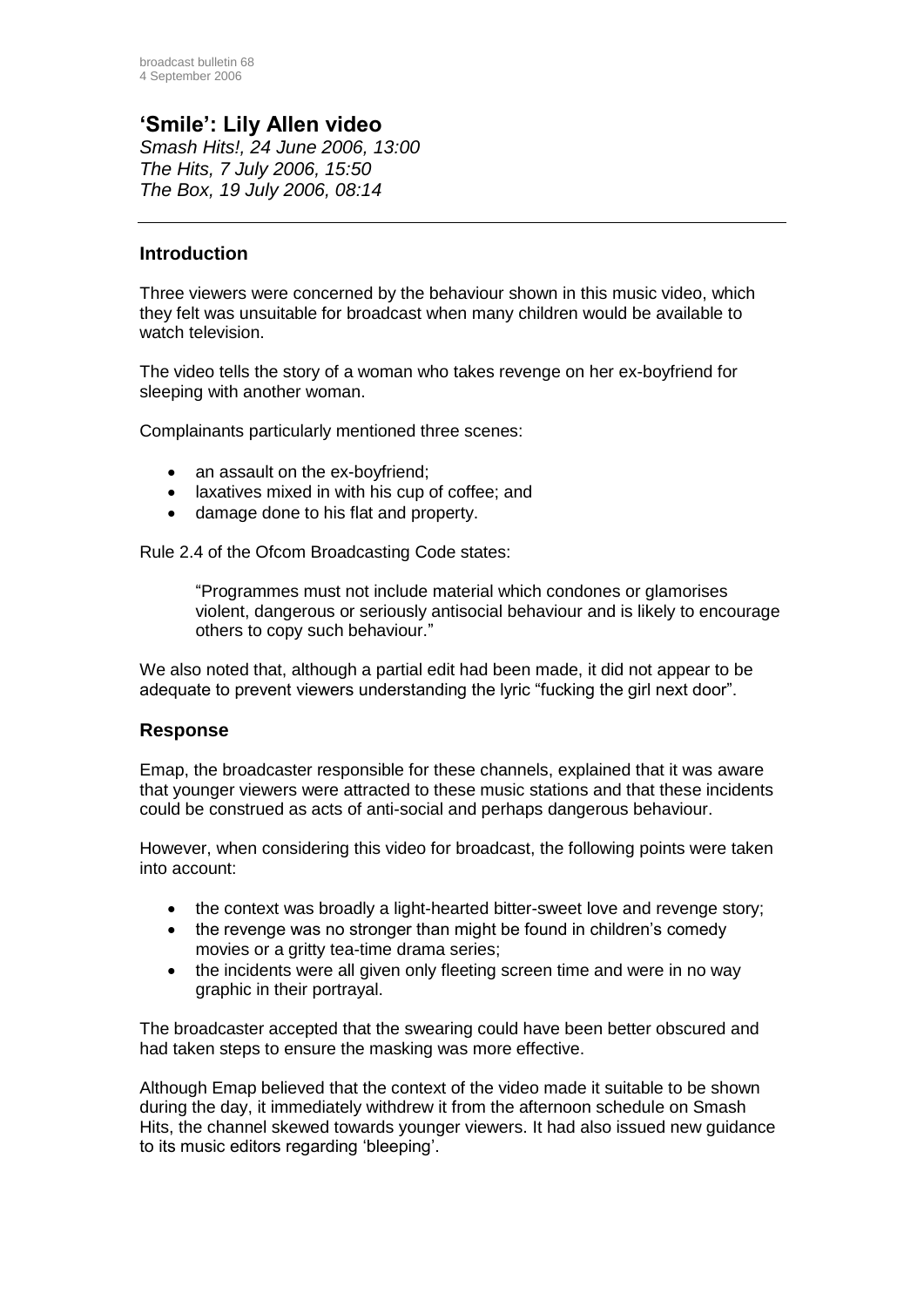#### **Decision**

The song and accompanying video tell the story of a woman who gains revenge on her cheating ex-boyfriend by paying to have him mugged, beaten-up, his flat and possessions wrecked e.g. scratching his entire vinyl collection and by finally putting laxatives in his coffee.

We can understand why some viewers were concerned by the content of this video which can appear on one level to condone anti-social and potentially dangerous behaviour. However, the video is presented in a stylised format, which distances it from real life and so it would be unlikely to generally encourage any viewer to copy such behaviour.

However we do welcome the broadcaster's action in removing this video from the schedule when younger children are likely to form a significant part of the audience. We also welcome the broadcaster's action to re-edit the swearing and the steps taken to improve 'bleeping' in the future.

On this basis, we consider these issues resolved.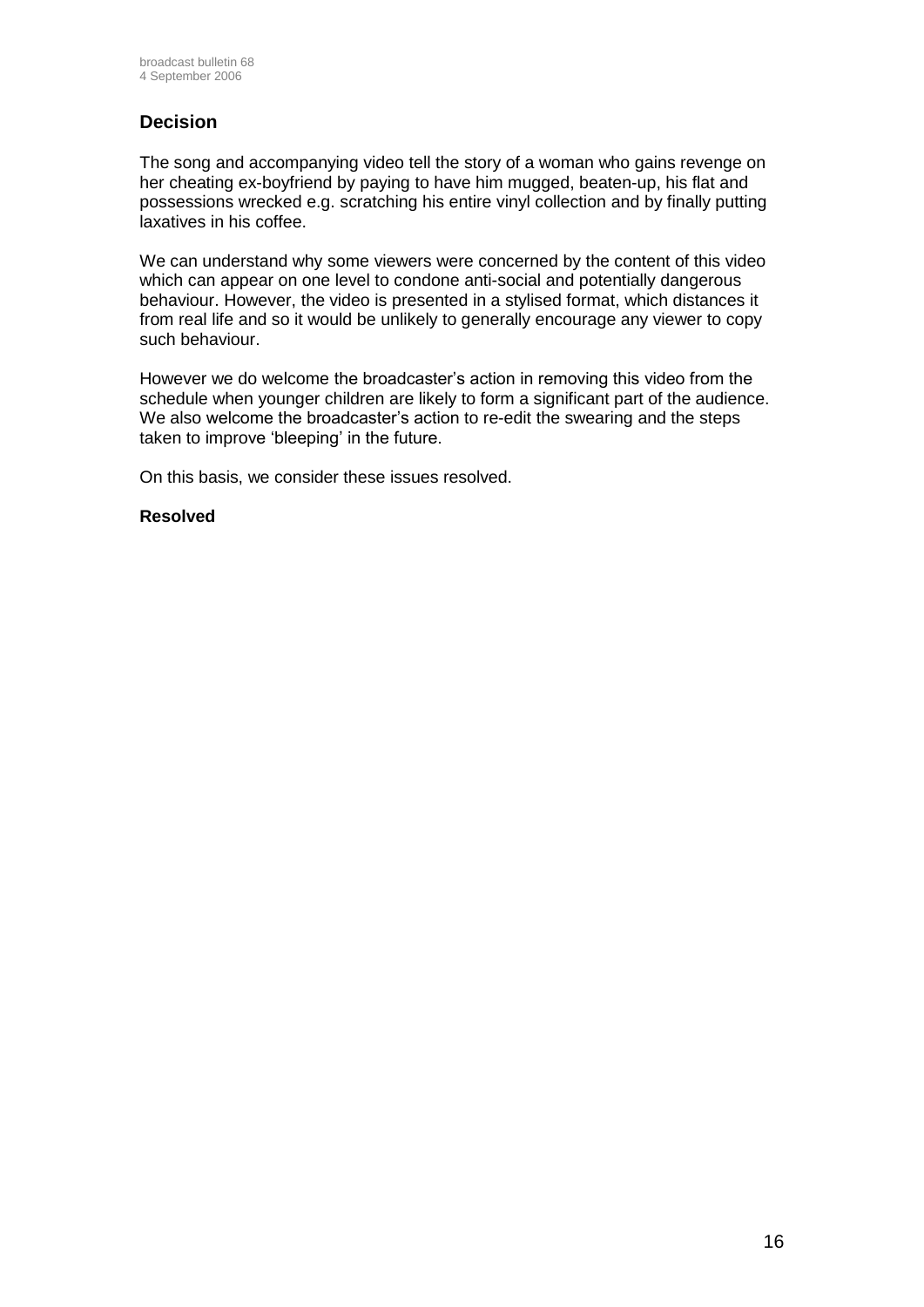**Escape: Human Cargo** *ACTIONMAX, 30 July 2006, 15:30*

#### **Introduction**

A viewer complained about the use of the word "fuck" in this film which they considered unsuitable for broadcast at this time of the afternoon.

#### **Response**

ACTIONMAX apologised for the transmission of this unedited film during the afternoon. The broadcaster said that it had had to move its playout facility at short notice and the post-watershed version of the film was shown by mistake.

The broadcaster stated that it had a rigorous policy of ensuring films containing such language were edited for pre-watershed transmission and steps had been taken to ensure that this mistake did not occur again.

#### **Decision**

The brief use of this language was inappropriate in a film shown in the afternoon. However we accept that the broadcaster inadvertently showed the wrong version of the film. Given the steps subsequently taken, we consider the matter resolved.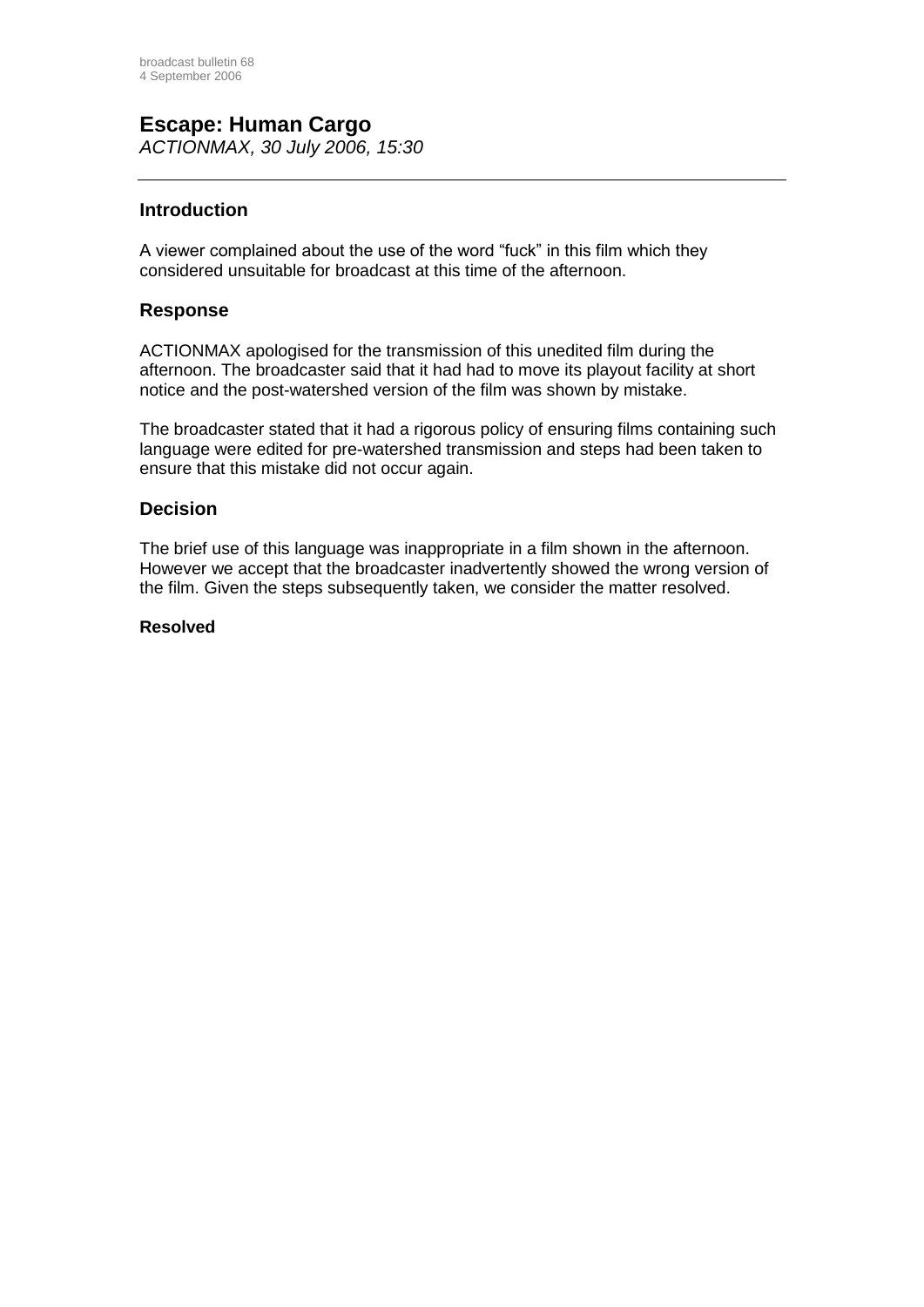## **When Lineker Met Maradona**

*UKTV G2, 5 July 2006, 18:00*

#### **Introduction**

This programme included scenes of Diego Maradona and Gary Lineker attending a football match in Argentina. During the course of the match, Maradona became excited and started shouting and swearing ("fuck") in Spanish. While the swearing was obscured in the audio of the programme, the words were transmitted in the accompanying English subtitles.

One viewer complained that this was unacceptable at this time of day.

#### **Response**

The broadcaster, UKTV, accepted that the language broadcast in the subtitles was unacceptable. It had arranged for a broadcast apology to be transmitted on 12 July 2006 at the same time as the original programme, so as many of the same viewers as possible saw it.

The swearing in the translation subtitles was not spotted by the compliance viewer who watched and made edit recommendations for the programme overall. He and the broadcaster apologised for the mistake.

#### **Decision**

We accept that the swearing was broadcast in the subtitles as a result of human error. In the light of this, and the fact that the broadcaster apologised of its own accord, we consider the matter resolved.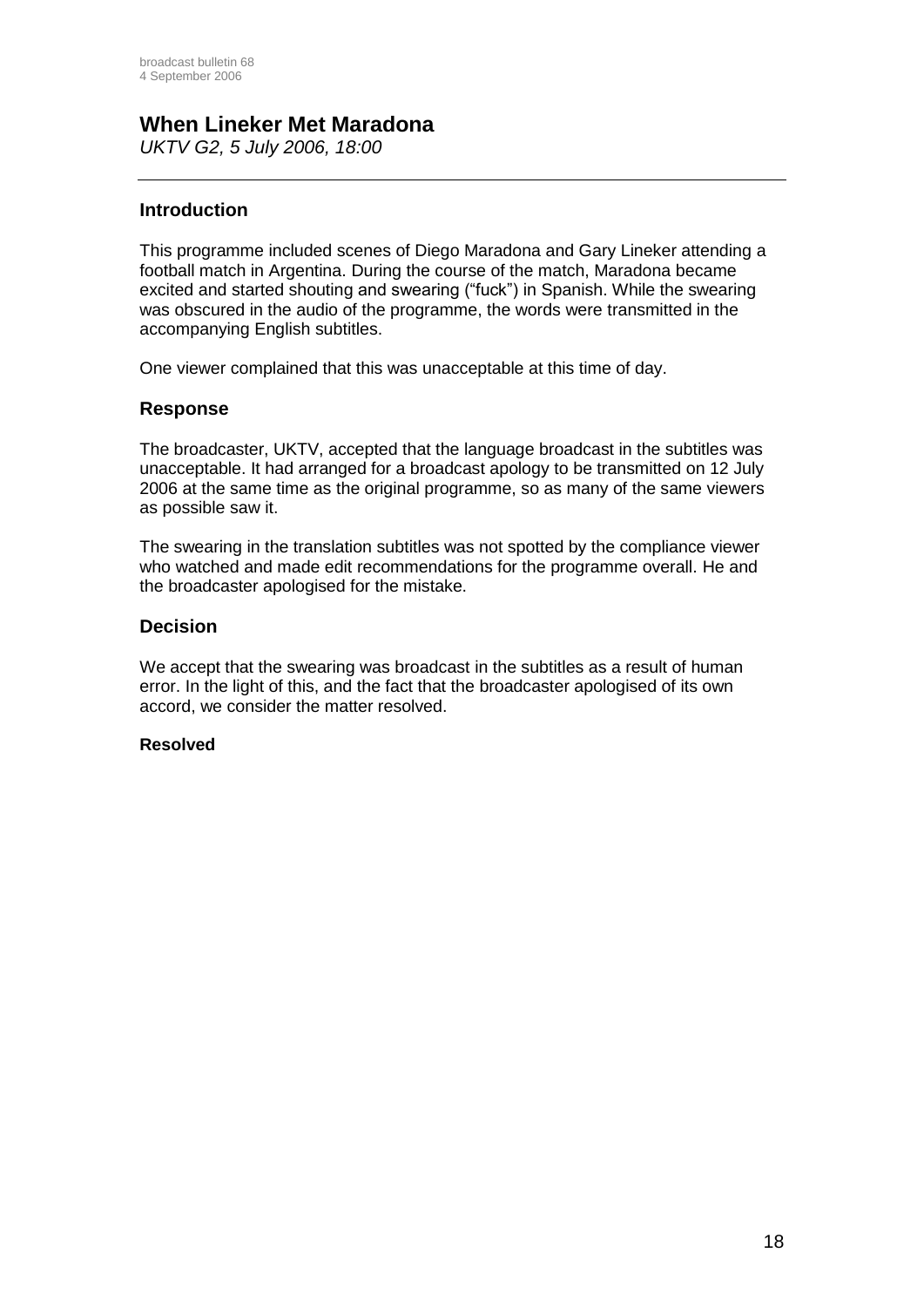**Iain Lee** *LBC, 30 July 2006, 23:00*

#### **Introduction**

Two listeners complained that the word "cunt" was used by a caller to the show during a late night phone-in.

#### **Response**

Prior to receiving any formal complaints from listeners, LBC had already alerted us to the incident. The broadcaster explained that the call had been 'dumped' (the station operates a permanent 7 second delay which allows it to 'dump' unsuitable material). Unfortunately, although the delay unit had previously been tested and found to be working correctly, as a result of a technical fault, the dump facility removed the offending word from the DAB transmission, but not the FM transmission. When the problem was identified, the presenter apologised for any offence and did not take any further calls to air while the matter was investigated.

The station thought that because of the time of day and the likely audience, most listeners would have understood that this was a technical error and accepted the subsequent apology. Nevertheless, it said that the incident was regrettable and it had taken all reasonable steps to make sure this did not happen again.

#### **Decision**

The word "cunt" is amongst those considered the most offensive in research into swearing carried out by Ofcom. However we appreciate the broadcaster's prompt action alerting us to the incident and accept that it occurred as a result of a technical error. In the light of this, and the fact that the broadcaster apologised of its own accord, we consider the matter resolved.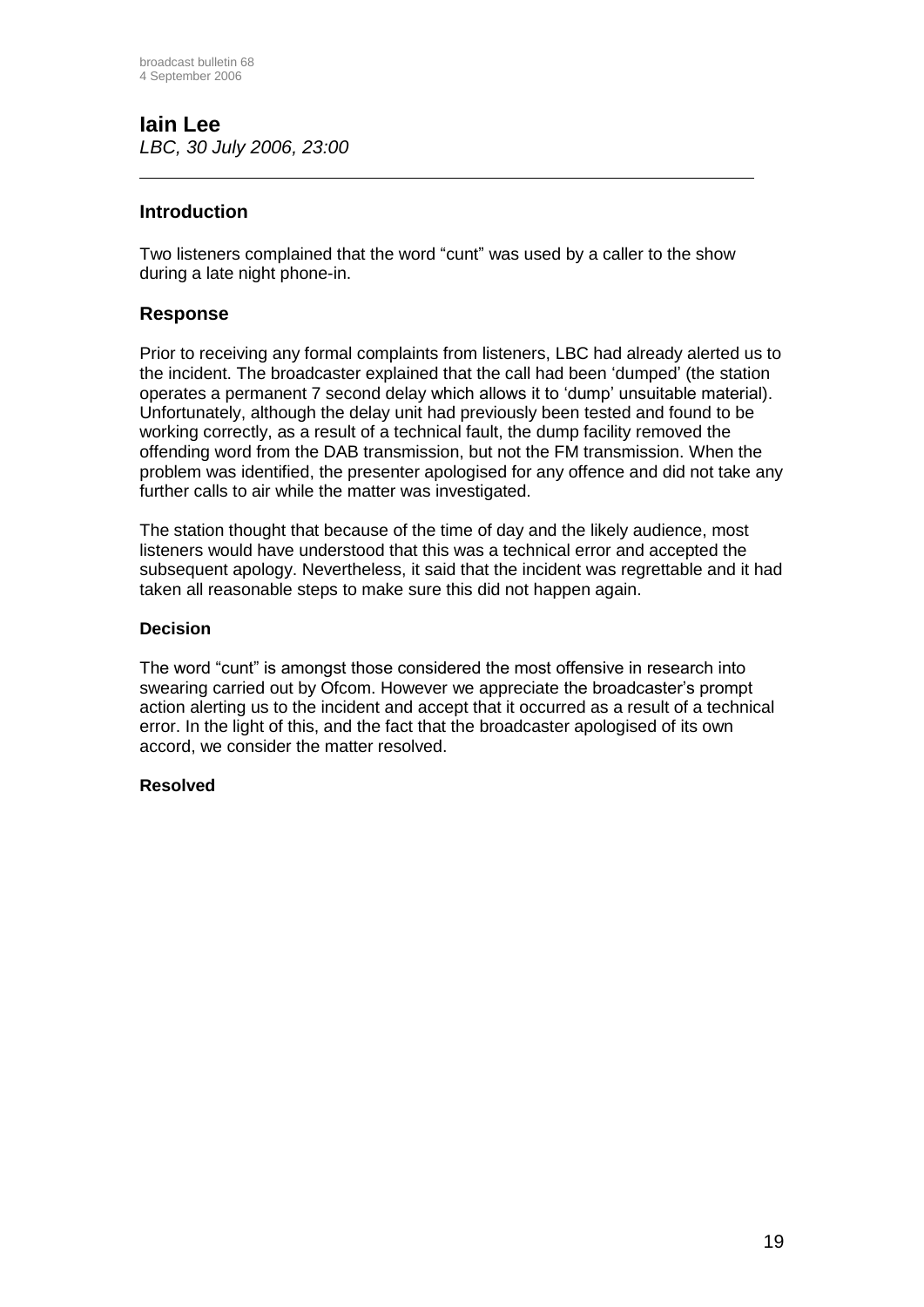### **Mindshock: Sex on the Brain trail & Big Brother trail**

*Channel 4, 9 July 2006, 20:25 & 21:00*

#### **Introduction**

A viewer was concerned by the sexual nature of these trails which he saw while watching *100 Greatest Family Films* with his children.

The trail for *Mindshock: Sex on the Brain* was shown at approximately 20:25 with a voiceover stating that "serious brain injury can release your inhibitions and unlock your deepest desires, so what happens when sexual obsessions get out of control?". One of the contributors then explained how this condition removed any moral control over his sexual behaviour and showed a photograph of him with his teenage stepdaughter. Amongst the images playing behind the man, was a blurred scene of sexual activity accompanied by a moaning female voice.

The *Big Brother* trail, shown after 21:00, referred to "the start of a beautiful new relationship under the duvet" and showed a picture of Imogen and Nikki lying in bed laughing and "high-fiving" each other.

#### **Response**

Channel 4 said that the trail for *Mindshock: Sex on the Brain* was given a "post 20:00" scheduling restriction. This category was given on the basis that the trail clearly showed the scientific nature of the programme and gave a non-explicit, impressionistic interpretation of sexual obsession. The broadcaster had established through audience research that generally there was a significant drop in under-15s watching after 20:00. For this reason, trails containing material that is slightly more challenging were shown in this time slot.

Channel 4 said that it was unusual for it to show a programme, such as *100 Greatest Family Films,* appealing to a wide-ranging audience starting at 19:00 and continuing after the 21:00 watershed until 22:00. The broadcaster said that it acknowledged that the "post 20:00" categorisation for this trail was not subtle enough to take account of this unusual scheduling. The channel regretted any offence this may have caused the complainant. In the light of this situation, the broadcaster has reminded its scheduling department to take account of *all* the issues surrounding the scheduling of trails.

Turning to the scheduling of the *Big Brother* trail, Channel 4 explained that this had received a "Schedule all times" categorisation. Although the trail clearly made a joke about the on-going speculation regarding sexual activity in the house, the reference to "a beautiful new relationship under the duvet" was used in this instance to show that these two girls were now friends after previously not getting along well. The trail was completely inexplicit and did not refer to any sexual activity. On this basis, Channel 4 believed that this light-hearted reference to "under the duvet" would not have been beyond the expectations of the majority of the audience.

#### **Decision**

The trail for *Mindshock: Sex on the Brain* did not dwell on any sexual activity. However the tone of the trail and its subject matter made it not entirely suitable for scheduling in a programme which could reasonably expect to attract a significant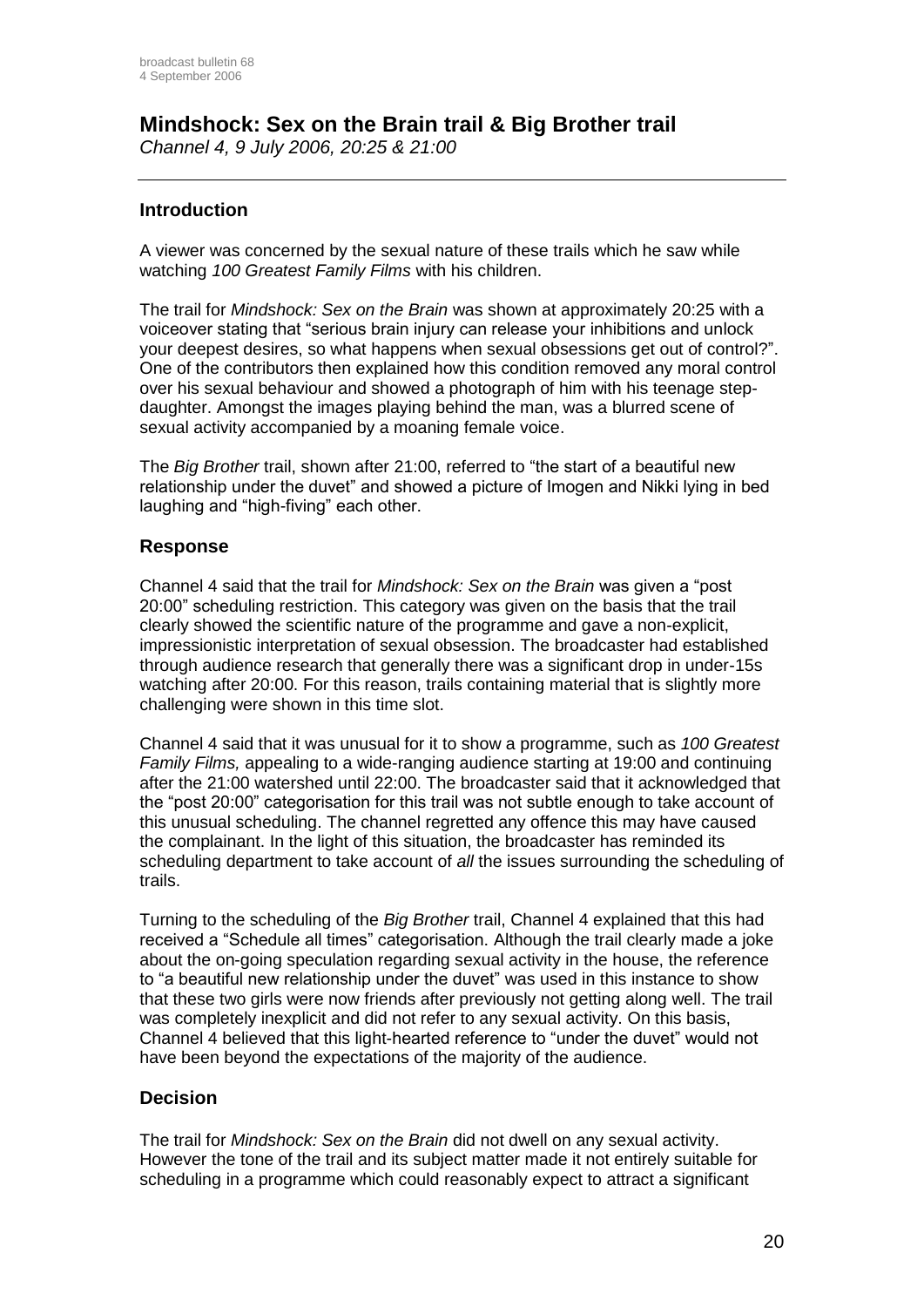child audience. We welcome Channel 4's undertaking to ensure that steps are taken to prevent any similar recurrence and consider the matter resolved.

The trail for *Big Brother* did not contain any material which went beyond a mild sexual reference to sexual activity in the house. At this level, we do not believe it was unsuitable for broadcast at this time.

#### *Mindshock: Sex on the Brain* **trail – resolved** *Big Brother* **trail – not in breach**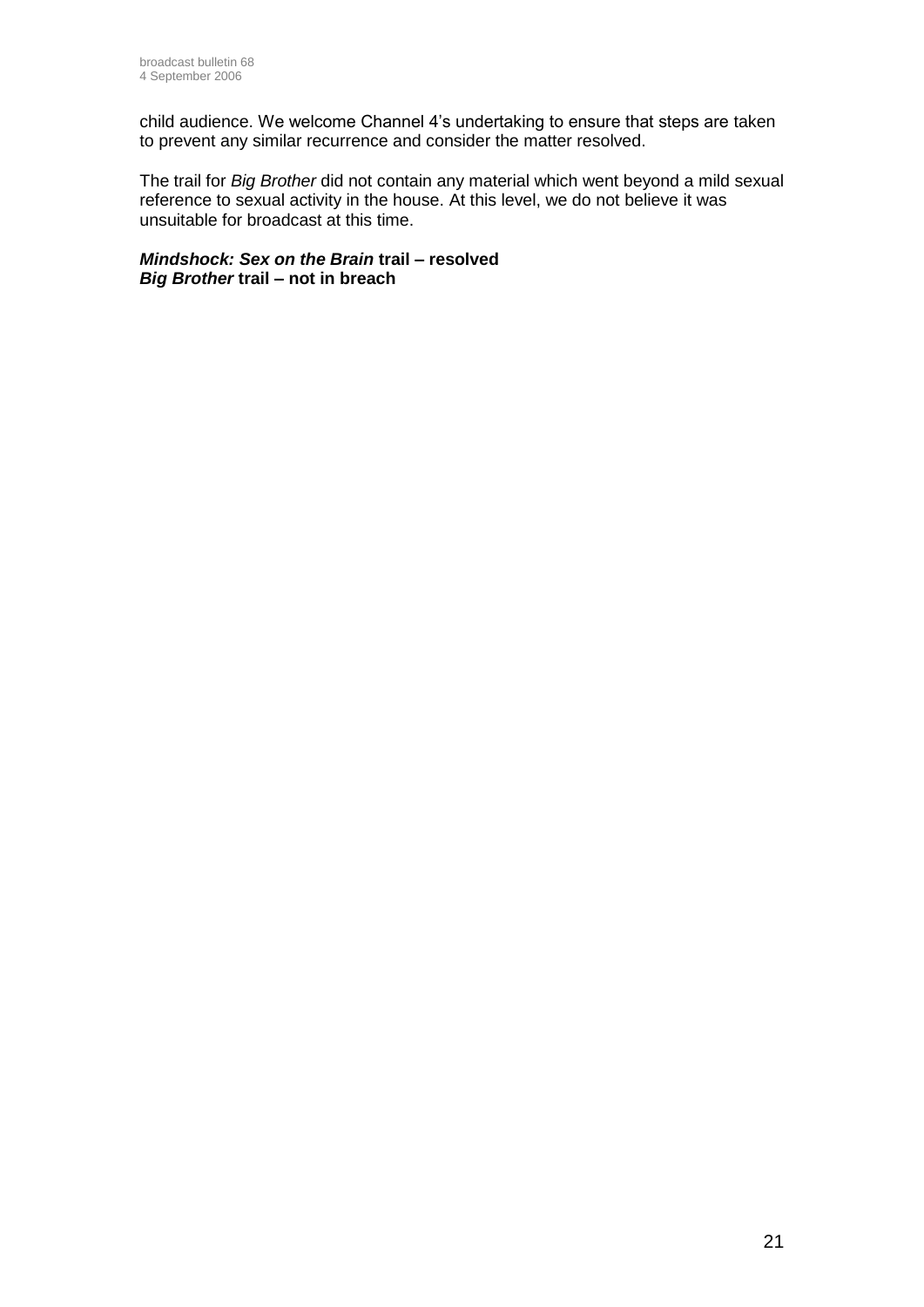## **Other programmes not in breach/out of remit**

### **2 August 2006 – 15 August 2006**

| Programme                                | <b>Trans Date</b> | <b>Channel</b>   | Category                                      | No of          |
|------------------------------------------|-------------------|------------------|-----------------------------------------------|----------------|
|                                          |                   |                  |                                               | complaints     |
| <b>Adult Channels</b>                    | 01/08/2006        | Adult            | Sex/Nudity                                    |                |
|                                          |                   | channels         |                                               |                |
| <b>Adult Swing</b>                       | 24/07/2006        | <b>Bravo</b>     | Violence                                      | 1              |
| Atanarjuat                               | 21/05/2006        | BBC4             | Animal welfare                                | 1              |
| <b>Bad Girls</b>                         | 20/07/2006        | ITV1             | Religious offence                             | 1              |
| <b>Bad Lads Army</b>                     | 01/08/2006        | ITV1             | Offensive language                            | 1              |
| <b>BBC Look East</b>                     | 19/06/2006        | BBC1             | <b>Generally Accepted</b><br>Standards        | 1              |
| <b>BBC News</b>                          | 27/07/2006        | BBC1             | Due Impartiality/Bias                         | 1              |
| Big Brother's Big Mouth                  | 04/08/2006        | Channel 4        | Violence                                      | $\overline{2}$ |
| <b>Big Brother's Little Brother</b>      | 01/08/2006        | Channel 4        | Due Impartiality/Bias                         | 1              |
| <b>Big Brother's Little Brother</b>      | 10/08/2006        | Channel 4        | Due Impartiality/Bias                         | 1              |
| <b>Brainiac</b>                          | 03/08/2006        | Sky One          | Offensive language                            | 1              |
| Carry on Behind                          | 06/05/2006        | <b>UK Gold</b>   | Sex/Nudity                                    | 1              |
| Cash Call                                | 24/07/2006        | The Box          | Competitions                                  | 1              |
| Cash Call                                | 26/07/2006        | The Box          | Competitions                                  | 1              |
| Channel 4 celebrity ident                | 30/07/2006        | Channel 4        | Substance Abuse                               | 1              |
| <b>Channel 4 News</b>                    | 31/07/2006        | Channel 4        | Due Impartiality/Bias                         | 1              |
| Chester's Chart with Gavin               | 30/07/2006        | Dee 106.3        | Due Impartiality/Bias                         | 1              |
| Chris Rock: Bigger and<br><b>Blacker</b> | 20/07/2006        | Paramount        | <b>Generally Accepted</b><br>Standards        | 1              |
| Christian O'Connell's Sunday<br>Service  | 17/07/2006        | Sky One          | Religious offence                             | 1              |
| Christian O'Connell's Sunday<br>Service  | 03/08/2006        | Sky One          | Dangerous behaviour                           | 1              |
| <b>Coronation Street</b>                 | 12/07/2006        | ITV1             | U18s in Programmes                            | 1              |
| Countdown                                | 28/07/2006        | Channel 4        | <b>Generally Accepted</b><br>Standards        | 1              |
| <b>Dispatches - What Muslims</b><br>Want | 31/07/2006        | Channel 4        | <b>Generally Accepted</b><br>Standards        | $\overline{2}$ |
| Dispatches - What Muslims<br>Want        | 02/08/2006        | Channel 4        | <b>Generally Accepted</b><br>Standards        | 1              |
| Dispatches - What Muslims<br>Want        | 07/08/2006        | Channel 4        | Due Impartiality/Bias                         | 1              |
| Driving Mum and Dad Mad                  | 31/07/2006        | ITV1             | U18s in Programmes                            | 1              |
| Emmerdale                                | 31/07/2006        | ITV1             | Crime<br>Incitement/Encouragement             | 1              |
| Emmerdale                                | 01/08/2006        | ITVI             | Dangerous behaviour                           | 1              |
| Emmerdale                                | 09/08/2006        | ITV1             | U18s in Programmes                            | 1              |
| Emmerdale                                | 10/08/2006        | ITV1             | Crime<br>Incitement/Encouragement             | 1              |
| <b>Excuse My French</b>                  | 01/08/2006        | BBC <sub>2</sub> | <b>Generally Accepted</b><br><b>Standards</b> | 1              |
| F1: Spanish Grand Prix                   | 14/05/2006        | ITV1             | Advertising                                   | 1              |
| <b>Fifth Gear</b>                        | 29/05/2006        | Five             | Crime<br>Incitement/Encouragement             | 1              |
| FTN - Quiz Night Live                    | 29/05/2006        | <b>FTN</b>       | Competitions                                  | 1              |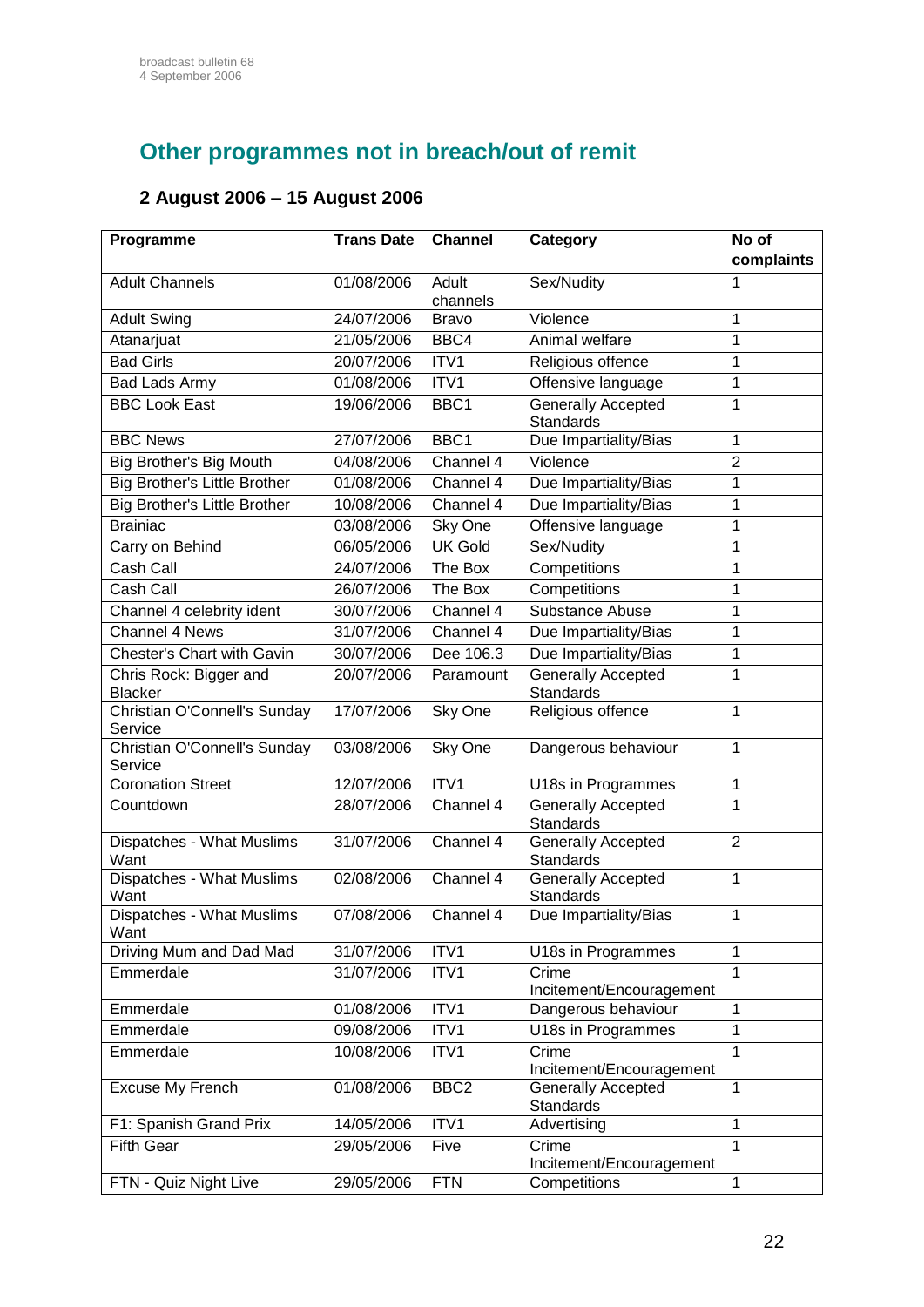| <b>GMTV</b>                       | 19/07/2006 | <b>ITV</b>       | Inaccuracy/Misleading                          | $\overline{2}$ |
|-----------------------------------|------------|------------------|------------------------------------------------|----------------|
| Hooligans                         | 02/08/2006 | BBC1             | Inaccuracy/Misleading                          | 1              |
| lan Collins                       | 10/08/2006 | Talksport        | Other                                          | 1              |
| Is This The Worst Weather         | 03/08/2006 | Channel 4        | Offensive language                             | 1              |
| Ever?                             |            |                  |                                                |                |
| <b>ITV News</b>                   | 23/05/2006 | ITV1             | Due Impartiality/Bias                          | 1              |
| <b>ITV News</b>                   | 27/07/2006 | ITV1             | Sex/Nudity                                     | 1              |
| <b>ITV News</b>                   | 28/07/2006 | ITV1             | Due Impartiality/Bias                          | 1              |
| <b>ITV News</b>                   | 31/07/2006 | ITV1             | Inaccuracy/Misleading                          | $\overline{2}$ |
|                                   |            |                  |                                                |                |
| <b>ITV News</b>                   | 01/08/2006 | ITV1             | Dangerous behaviour                            | 1              |
| <b>ITV News</b>                   | 10/08/2006 | ITV1             | Due Impartiality/Bias                          | $\mathbf{1}$   |
| Jamie's Great Escape              | 03/08/2006 | Channel 4        | Animal welfare                                 | $\overline{2}$ |
| Jane Hall                         | 02/08/2006 | ITV1             | Sex/Nudity                                     | $\overline{2}$ |
| Jane Hall                         | 26/07/2006 | ITV1             | Sex/Nudity                                     | 1              |
| John Turner                       | 03/02/2006 | <b>BBC Radio</b> | Religious offence                              | 1              |
|                                   |            | <b>Bristol</b>   |                                                |                |
| Justin Timberlake Video           | 28/07/2006 | Channel 4        | Sex/Nudity                                     | 1              |
| Exclusive                         |            |                  |                                                |                |
| Keith Middleton                   | 15/07/2006 | BBC_WM           | <b>Generally Accepted</b><br>Standards         | 1              |
| Las Vegas                         | 02/08/2006 | <b>Sky Three</b> | Violence                                       | 1              |
| Law of the Playground             | 04/08/2006 | Channel 4        | Violence                                       | 4              |
| Lock, Stock and Four Stolen       | 15/07/2006 | Men &            | Scheduling                                     | 1              |
| Hooves                            |            | Motors           |                                                |                |
| London Tonight                    | 04/07/2006 | ITV1             | Inaccuracy/Misleading                          | 1              |
| Love Island                       | 01/08/2006 | ITV1             | <b>Generally Accepted</b>                      | $\overline{2}$ |
|                                   |            |                  | Standards                                      |                |
| Love Island                       | 06/08/2006 | ITV1             | Crime                                          | 1              |
| Love Island                       | 08/08/2006 | ITVI             | Incitement/Encouragement<br>Generally Accepted | 1              |
|                                   |            |                  | Standards                                      |                |
| Modern Toss                       | 11/07/2006 | Channel 4        | Offensive language                             | 1              |
| <b>National Television Awards</b> | 27/07/2006 | ITV1             | Inaccuracy/Misleading                          | 1              |
| Newsnight                         | 27/07/2006 | BBC <sub>2</sub> | Due Impartiality/Bias                          | 1              |
| No Girls Allowed                  | 03/06/2006 | Five             | Violence                                       | 1              |
| Porno, Preachers and              | 20/07/2006 | BBC <sub>3</sub> | Religious offence                              | 1              |
| Peddlers                          |            |                  |                                                |                |
| Porno, Preachers and              | 26/07/2006 | BBC <sub>3</sub> | Sex/Nudity                                     | 1              |
| Peddlers                          |            |                  |                                                |                |
| Quiz Call                         | 02/08/2006 | Quiz Call        | <b>Flashing Images</b>                         | 1              |
| Quiz Call                         | 09/08/2006 | Quiz Call        | Competitions                                   | 1              |
| Ramsay's F Word                   | 09/08/2006 | Channel 4        | Animal welfare                                 | $\overline{c}$ |
| Reading 107                       | 23/06/2006 | Reading          | Format                                         | 1              |
|                                   |            | <b>107FM</b>     |                                                |                |
| Real Radio                        | 01/08/2006 | Real Radio       | Other                                          | 1              |
| Richard and Judy                  | 14/08/2006 | Channel 4        | Offence                                        | 1              |
| Richard and Judy                  | 22/06/2006 | Channel 4        | Offensive language                             | 1              |
| Richard and Judy                  | 25/07/2006 | Channel 4        | Sex/Nudity                                     | $\overline{2}$ |
| Richard and Judy                  | 01/08/2006 | Channel 4        | Due Impartiality/Bias                          | 1              |
| Richard and Judy                  | 31/07/2006 | Channel 4        | Offensive language                             | 1              |
| Richard and Judy                  | 02/08/2006 | Channel 4        | Sex/Nudity                                     | $\overline{c}$ |
| <b>Sky News</b>                   | 03/07/2006 | <b>Sky News</b>  | Due Impartiality/Bias                          | 1              |
| <b>Sky News</b>                   | 13/07/2006 | <b>Sky News</b>  | Due Impartiality/Bias                          | 1              |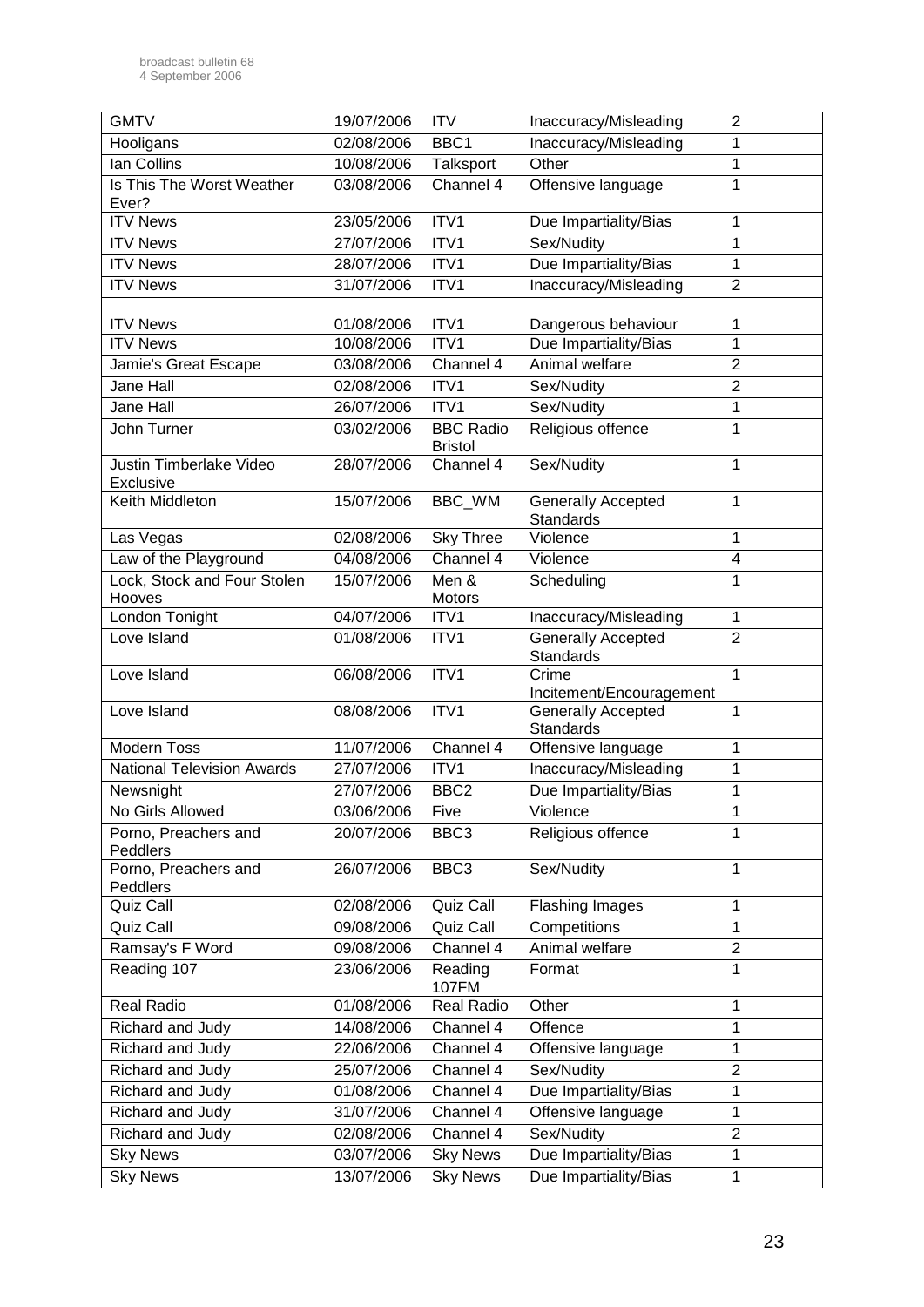| <b>Sky News</b>                           | 15/07/2006 | <b>Sky News</b>       | Due Impartiality/Bias                         | 1              |
|-------------------------------------------|------------|-----------------------|-----------------------------------------------|----------------|
| <b>Sky News</b>                           | 29/07/2006 | <b>Sky News</b>       | Violence                                      | 1              |
| Soccer Aid Live from Old<br>Trafford      | 04/08/2006 | Channel 4             | Inaccuracy/Misleading                         | 1              |
| <b>Star Trek</b>                          | 01/08/2006 | Sci Fi<br>Channel     | Inaccuracy/Misleading                         | 1              |
| <b>Steve Allen Show</b>                   | 19/07/2006 | LBC97.3               | Crime<br>Incitement/Encouragement             | 1              |
| <b>Steve Allen Show</b>                   | 03/08/2006 | LBC97.3               | Crime<br>Incitement/Encouragement             | 1              |
| <b>Steve Harris</b>                       | 27/06/2006 | Kerrang!              | Scheduling                                    | 1              |
| <b>Sunrise Radio</b>                      | 01/06/2006 | <b>SunriseFM</b>      | Due Impartiality/Bias                         | 1              |
| T <sub>4</sub>                            | 26/07/2006 | Channel 4             | <b>Generally Accepted</b><br>Standards        | 1              |
| Taggart                                   | 04/08/2006 | ITV1                  | Due Impartiality/Bias                         | $\overline{2}$ |
| <b>Television X</b>                       | 19/07/2006 | Television<br>X       | Sex/Nudity                                    | 1              |
| The Daily Show With Jon<br><b>Stewart</b> | 25/07/2006 | More4                 | <b>Generally Accepted</b><br><b>Standards</b> | 1              |
| The Friday Night Project                  | 04/08/2006 | Channel 4             | Inaccuracy/Misleading                         | 1              |
| The Gimp                                  | 24/07/2006 | The Hits              | Generally Accepted<br><b>Standards</b>        | 1              |
| The Great Big British Quiz                | 08/08/2006 | Five                  | Competitions                                  | 1              |
| The Hits                                  | 11/08/2006 | The Hits              | Advertising                                   | 1              |
| The Hotel Inspector                       | 03/08/2006 | Five                  | Offensive language                            | 1              |
| The Inspector Lynley<br><b>Mysteries</b>  | 27/07/2006 | BBC1                  | Violence                                      | 1              |
| The Jeremy Kyle Show                      | 18/07/2006 | ITV1                  | <b>Generally Accepted</b><br>Standards        | 1              |
| The Mint                                  | 19/07/2006 | ITV1                  | Competitions                                  | 1              |
| The Mint                                  | 26/07/2006 | ITV1                  | Competitions                                  | 1              |
| The Mint                                  | 02/08/2006 | ITV1                  | Competitions                                  | 1              |
| The Mint                                  | 03/08/2006 | ITV1                  | Competitions                                  | 1              |
| The O'Reilly Factor                       | 08/06/2006 | Fox News              | <b>Generally Accepted</b><br>Standards        | 1              |
| The O'Reilly Factor                       | 10/06/2006 | <b>Fox News</b>       | <b>Generally Accepted</b><br>Standards        | 1              |
| The Planet's Funniest<br>Animals          | 23/07/2006 | ITV1                  | Animal welfare                                | 1              |
| The Springer Show                         | 26/07/2006 | ITV1                  | Scheduling                                    | 1              |
| The Week the Women Went                   | 10/08/2006 | BBC4                  | Other                                         | 1              |
| Thought For The Day                       | 14/07/2006 | <b>BBC Radio</b><br>4 | <b>Generally Accepted</b><br>Standards        | 1              |
| Three Men in a Boat                       | 02/08/2006 | BBC <sub>2</sub>      | Offensive language                            | 1              |
| <b>Time Trumpet</b>                       | 03/08/2006 | BBC <sub>2</sub>      | <b>Generally Accepted</b><br><b>Standards</b> | 1              |
| <b>Top Gear</b>                           | 14/05/2006 | BBC <sub>2</sub>      | Crime<br>Incitement/Encouragement             | 1              |
| <b>Top Gear</b>                           | 16/07/2006 | BBC <sub>2</sub>      | <b>Generally Accepted</b><br><b>Standards</b> | 1              |
| <b>Top Gear</b>                           | 23/07/2006 | BBC <sub>2</sub>      | Generally Accepted<br>Standards               | 1              |
| <b>Top Gear</b>                           | 16/07/2006 | BBC <sub>2</sub>      | Generally Accepted<br>Standards               | 1              |
| <b>Top Gear</b>                           | 30/07/2006 | BBC <sub>2</sub>      | Dangerous behaviour                           | 1              |